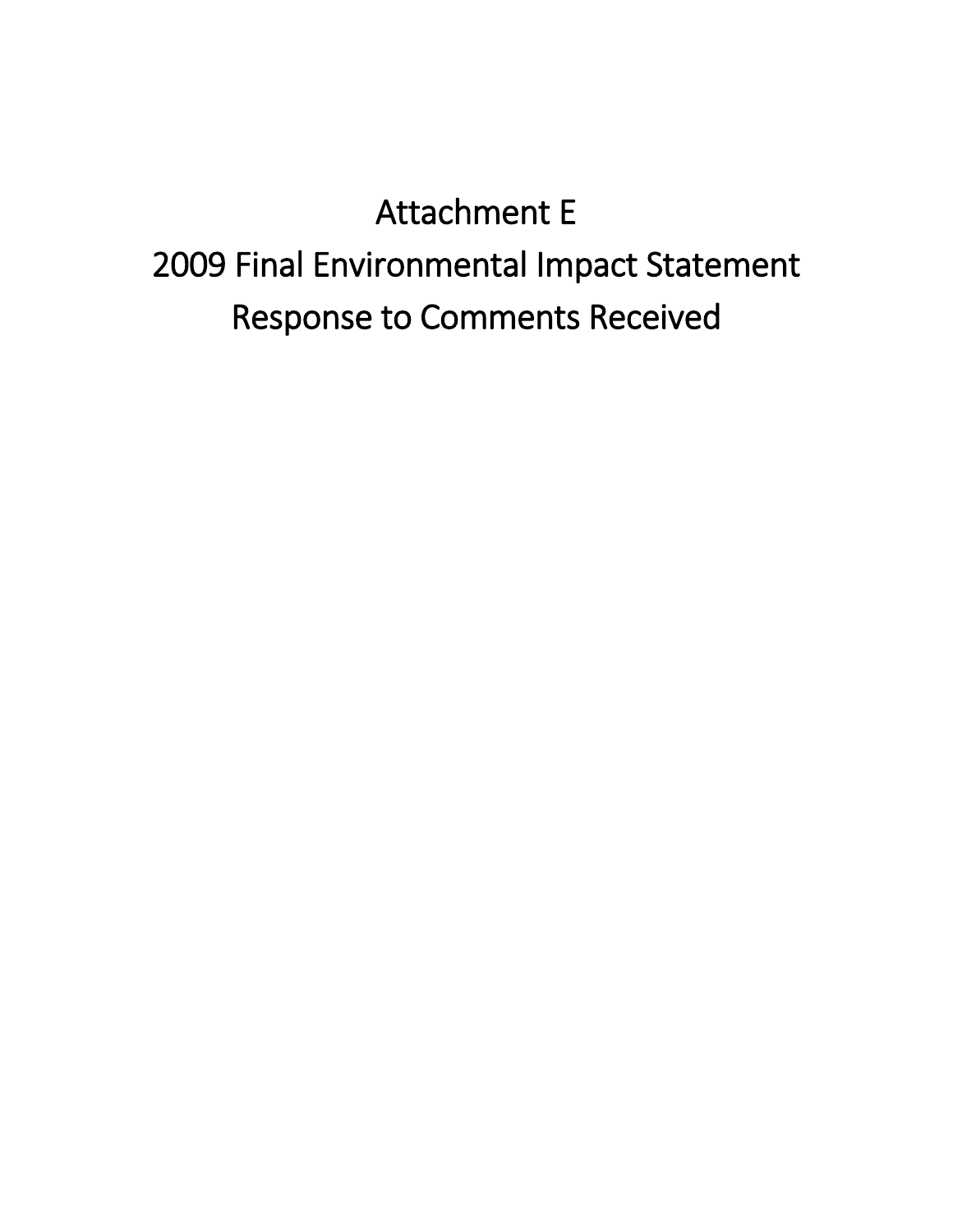## Summary of Central Corridor LRT Comments and Responses

The following summarizes all comments and responses to substantive issues raised in comments received on the Central Corridor Light Rail Transit (LRT) Final Environmental Impact Statement (FEIS). Issues are noted in parentheses following the heading. Copies of letters received, notated by issue area, are also included in Attachment C-1.

# Access to Community Facilities – Churches of St. Louis King of France and Central Presbyterian (A-1)

One commenter noted that impacts to the two historic churches in downtown St. Paul were not adequately addressed in the FEIS.

RESPONSE: Access impacts to the churches were discussed in Section 3.2 of the FEIS (Community Facilities), including commitments for mitigation. Noise and vibration impacts were discussed in Sections 4.6 and 4.7 respectively, including commitments for mitigation. Finally, the Programmatic Agreement discloses other commitments for mitigation of these and other historic properties along the Central Corridor LRT alignment.

# Access Impacts to Big Top Liquors (A-2)

 Big Top Liquors expressed concern about decrease in access due to the proposed action. RESPONSE: As documented in the FEIS, there will be no change in access to Big Top Liquors as a result of the proposed action.

# Alternative Alignments for Central Corridor LRT Project

# Northern Alignment at the U of M Campus (AL-1)

Several comments were submitted by persons concerned about LRT impacts to the University of Minnesota's (U of M's) research corridor suggesting that an alternative alignment for Central Corridor north of the East Bank campus be studied.

RESPONSE: Northern alignment alternatives for the Central Corridor LRT were analyzed during the 2001 scoping process. These alternatives were not carried forward for consideration in the Alternatives Analysis /Draft Environmental Impact Statement (AA/DEIS) as they did not meet criteria developed during the scoping process to identify alternatives best capable of meeting project purpose and need. During the early stages of preliminary engineering, the U of M submitted comments on the proposed scope of the Central Corridor LRT project and requested that further study of the feasibility of a Northern Alignment of the Central Corridor LRT be conducted. The results of this study were published in the SDEIS (June 2006) and the entirety of the study was included in the appendix of the SDEIS. Due to a number of issues identified, including ROW acquisition, travel time and ridership, environmental concerns, and the ability for this alignment alternative to meet Federal Transit Administration (FTA) New Starts costeffectiveness criteria, the Northern Alignment was again scoped out of the project development process. A Northern Alignment of the Central Corridor LRT, using the Burlington Northern Santa Fe (BNSF) right-of-way north of the East Bank campus is not part of the Preferred Alternative for the proposed action.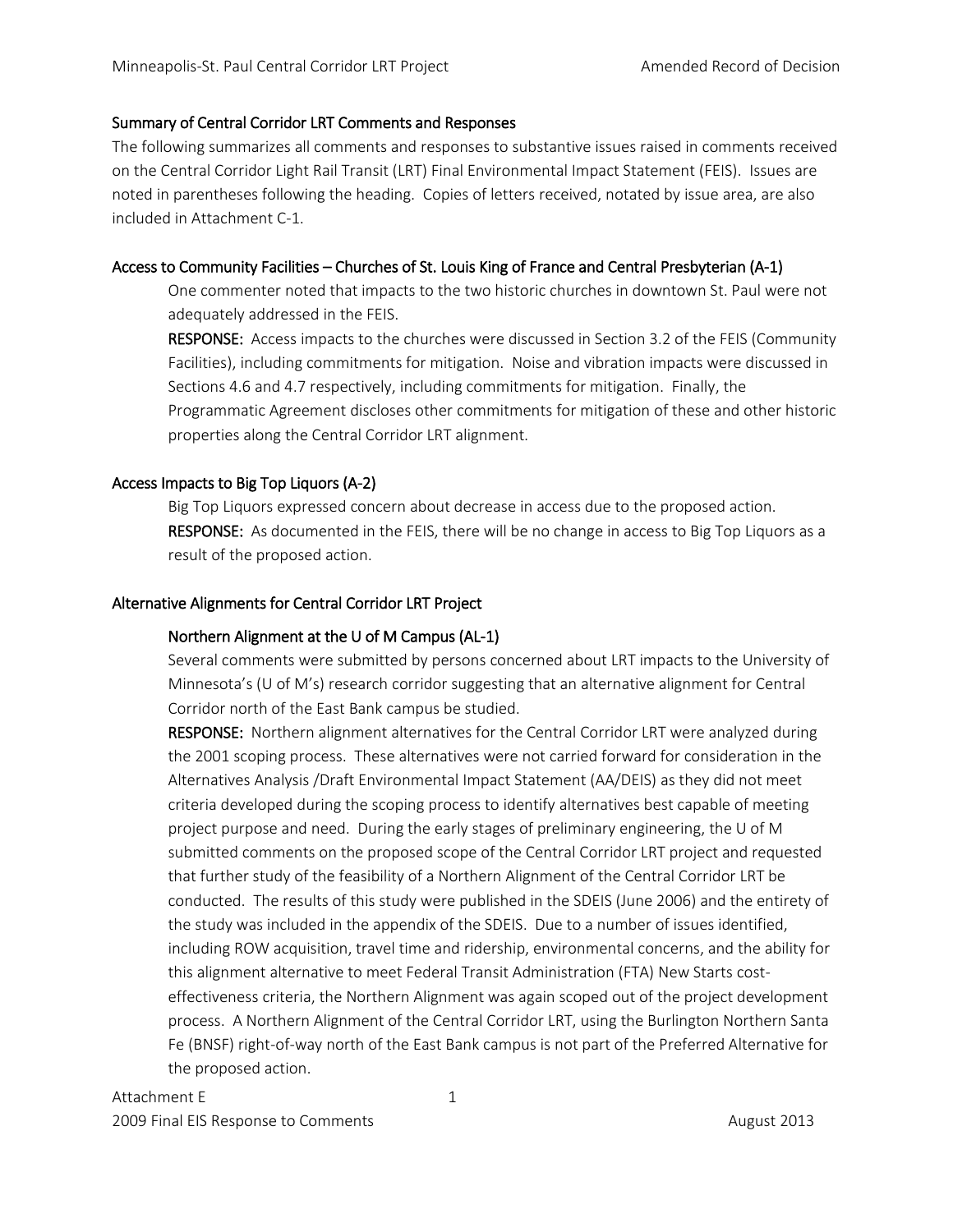# Alternative Alignment at State Capitol (Rice Street to St. Peter Street in downtown St. Paul) (AL-2)

One comment was submitted requesting study of an alternative route for the LRT in the Capitol Area, specifically to use an alignment along Rice Street to St. Peter Street into downtown St. Paul. This commenter also requested that such a consideration not derail or delay the project. RESPONSE: A similar option to the one proposed was analyzed during the Central Corridor LRT scoping process in 2001. This alternative was not carried forward for consideration in the AA/DEIS as it did not meet criteria developed during the scoping process to identify alternatives best capable of meeting project purpose and need. Specifically, this alternative did not serve the core of St. Paul's downtown business district and, since it entered downtown St. Paul on 5<sup>th</sup> and  $6<sup>th</sup>$  Streets, would disrupt bus service. This alternative would also have had negative impacts by routing LRT on streets that had direct and indirect access to the regional roadway system.

# Alternative Alignment on Jackson Street in Downtown St. Paul (AL-3)

One comment was submitted detailing the benefits of a Jackson Street alignment of Central Corridor LRT in downtown St. Paul as opposed to the Preferred Alternative alignment. RESPONSE: A Jackson Street alignment of the Central Corridor was evaluated during project scoping in 2001. This alternative was not carried forward for consideration in the AA/DEIS as they did not meet criteria developed during the scoping process to identify alternatives best capable of meeting project purpose and need. Specifically, there were significant traffic concerns identified with the use of Jackson Street, including a roadway closure. In addition, it did not well serve the St. Paul downtown business district.

# Tunnel Alignment for LRT (AL-4)

One comment was received requesting study of a tunnel alignment for the Central Corridor LRT. RESPONSE: A tunnel alignment was considered at the U of M campus in the 2006 AA/DEIS. This option was eliminated for a number of reasons, as documented in the 2008 Supplemental Draft Environmental Impact Statement (SDEIS). Constructing a tunnel for the LRT for the entirety of the alignment was not under serious consideration at any stage of project planning due to the extraordinary costs and other associated impacts.

# Constructing the LRT on the U of M Transitway behind KSTP (AL-5)

One comment was received suggesting that consideration be given to constructing the Central Corridor LRT on the U of M transitway behind the KSTP broadcasting studios.

RESPONSE: This alignment was not studied during previous phases of Central Corridor LRT project development because it would not meet project objectives due to increased travel time and isolation from populations likely to use the Central Corridor LRT.

# Alternative Alignment off University Avenue Right-of-Way Acquiring Homes North of the Avenue (AL-6)

One comment was received requesting analysis of an alternative alignment that would acquire homes and properties north of University Avenue, to avoid issues regarding traffic and access.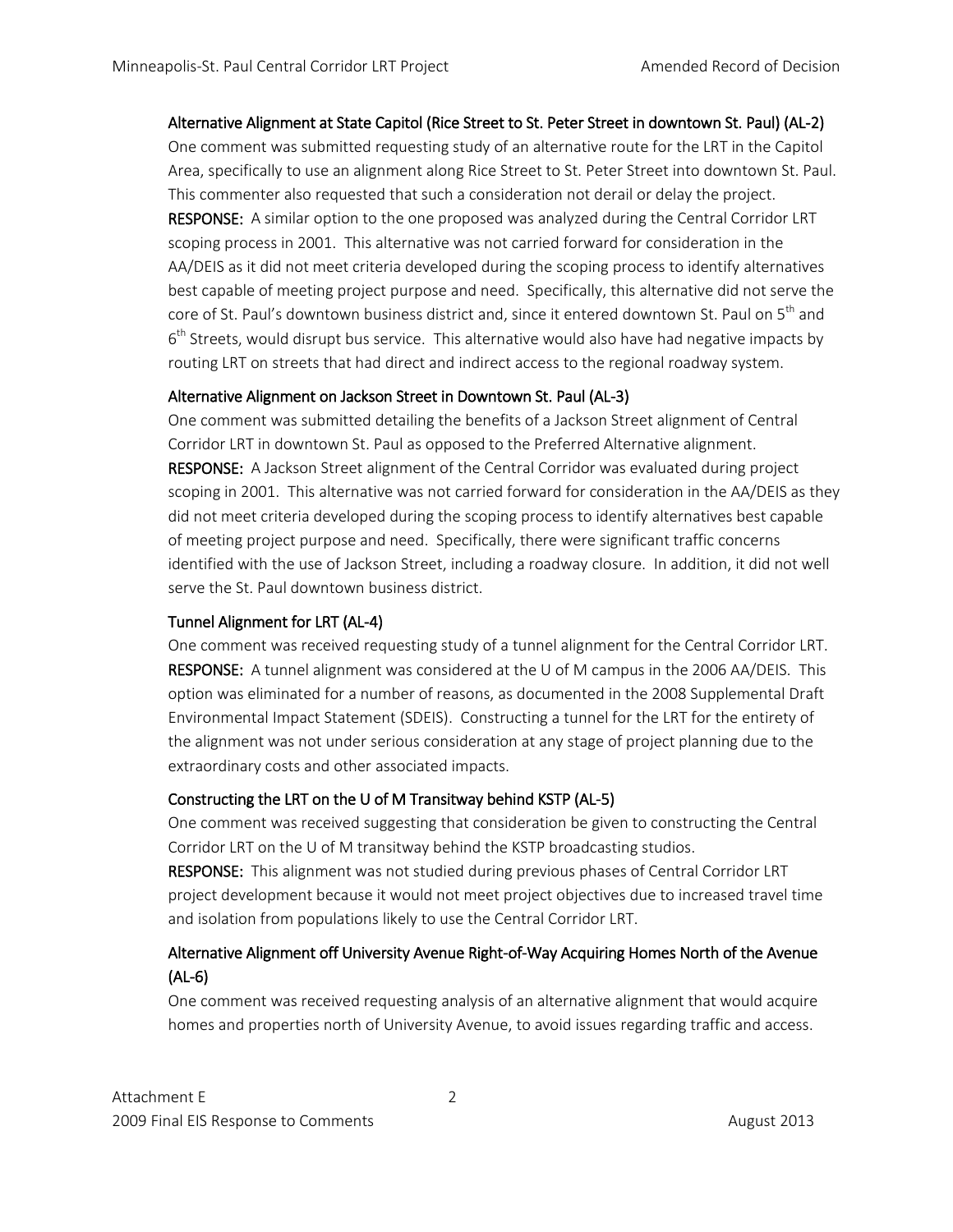RESPONSE: An alternative requiring the acquisition and demolition of multiple homes and businesses was not considered in the project development process because these impacts are avoidable with the Preferred Alternative.

# Freeway Alignment (AL-7)

One comment was received requesting study of a freeway alignment of the LRT. RESPONSE: A freeway alignment of the Central Corridor was studied in the early 1990s and was identified at that time as the preferred alignment for Central Corridor LRT. This project was not developed beyond the environmental review phase and the planning process was re-opened in 2001 with scoping of the current Central Corridor LRT project. The planning process was reopened to identify an alignment of the Central Corridor that would better meet the future transit needs of the Central Corridor LRT study area and to support the economic development goals of the Central Corridor LRT study area. An alignment on University Avenue was identified as best meeting these goals, as documented in the 2006 Central Corridor Alternatives Analysis / Draft Environmental Impact Statement (AA/DEIS).

## Construction of LRT Stations at Hamline Avenue, Victoria Street, and Western Avenue (AS-1)

Several comments were received stating that full construction of the additional stations at Hamline Avenue, Victoria Street, and Western Avenue should occur during initial project construction. The FEIS project definition includes the below-grade infrastructure and other street improvements (including associated systems infrastructure) required to construct the stations but does not include full station buildout.

RESPONSE: During the formal public comment period following publication of the AA/DEIS (April 2006), numerous comments were received expressing concern about station spacing on University Avenue in the City of St. Paul. In response to comments received, the Metropolitan Council analyzed the potential ridership impacts and costs associated with the construction of additional stations at Hamline Avenue, Victoria Street, and Western Avenue. During the early stages of preliminary engineering, the Metropolitan Council prepared a technical memorandum, *Central Corridor LRT: Evaluation of Western, Victoria, and Hamline Station Options, Issue #15a, 15b, and 15c*, (see Attachment 1, FEIS Appendix J5 ). This memorandum documents that constructing these stations as part of the project results in a net increase in LRT operating time, loss in overall corridor ridership and user benefits and an overall increase in the project's cost effectiveness index (CEI). Consequently, the Metropolitan Council and Central Corridor Management Committee (CCMC) deemed that including full construction of the stations at Hamline Avenue, Victoria Street, and Western Avenue was not consistent with the primary principles the CCMC established for major scoping decisions, namely that scoping decisions must be made in keeping with project cost effectiveness criteria used to evaluate projects in the federal New Starts process. Adding a complete station to the project scope would increase the project CEI by \$0.28 to \$0.50, which would exceed the FTA threshold. Consequently, the Central Corridor LRT Preferred Alternative was modified to include the infrastructure for the Hamline Avenue, Victoria Street, and Western Avenue future stations, but does not include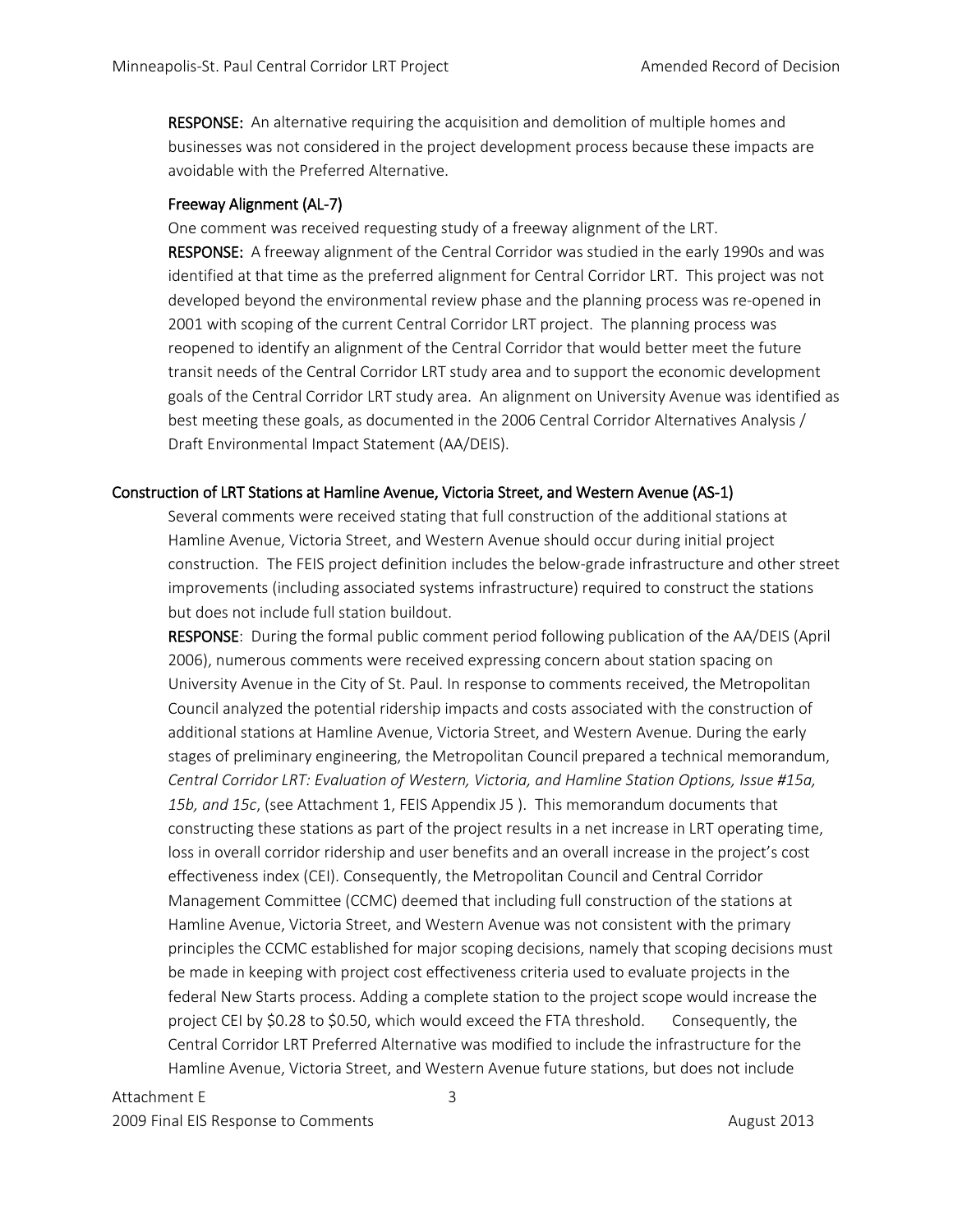complete build out with the initial phase of construction. The Metropolitan Council has precedents with the Hiawatha LRT and Northstar Commuter Rail projects of adding stations or project features as a later phase. Further, the Metropolitan Council has resolved that construction of one of these stations, after further environmental review, would be the first priority in the event that contingency dollars become available during the course of Central Corridor LRT project construction.

# Construction of an LRT Station at Cleveland Avenue (AS-2)

One comment was received stating that construction of an LRT station at Cleveland Avenue should be part of the proposed action.

RESPONSE: Constructing a Central Corridor LRT station at Cleveland Avenue is not part of the Preferred Alternative project definition. A Cleveland Avenue station was not identified as an option during the 2001 process of scoping alternatives, during which process criteria, including intermodal connectivity and connection to transit service routes, were established for locating future transit stations. The City of St. Paul has not identified Cleveland Avenue as a location for a future LRT station as part of official comments submitted, nor has it been identified in any current city land use or other development plans, including the St. Paul's *Central Corridor Development Strategy.* The Central Corridor LRT Preferred Alternative will not be modified to include a station at Cleveland Avenue.

## Air Quality Impacts (AQ-1)

One comment was received on the air quality analysis and questioning whether there would be any benefits to air quality as a result of the project.

RESPONSE: The focus of the air quality analysis disclosed in Section 4.5 of the FEIS was on identifying the potential for any adverse effects related to the proposed action. There was no discussion of proposed project benefits and this analysis has not and will not be completed as part of the NEPA process for the Central Corridor LRT project. The project is included in the MPO's regional transportation plan, which has been shown to be in conformity with air quality plans for the area; any significant benefits of planned transit system improvements, including the Central Corridor LRT project, were taken into account during the regional air conformity analysis of the metropolitan transportation plan.

# Business Impacts during Construction (BI-1)

Several comments were received regarding impacts to businesses during construction and mitigation of potential adverse impacts.

RESPONSE: The Metropolitan Council is responsible for construction mitigation activities. This includes developing and implementing a construction communication plan that provides multiple ways people can get construction information and submit comments or concerns. People can get current information from the weekly construction updates, monthly newsletter, construction updates webpage, construction meetings and conversations with the outreach staff. People will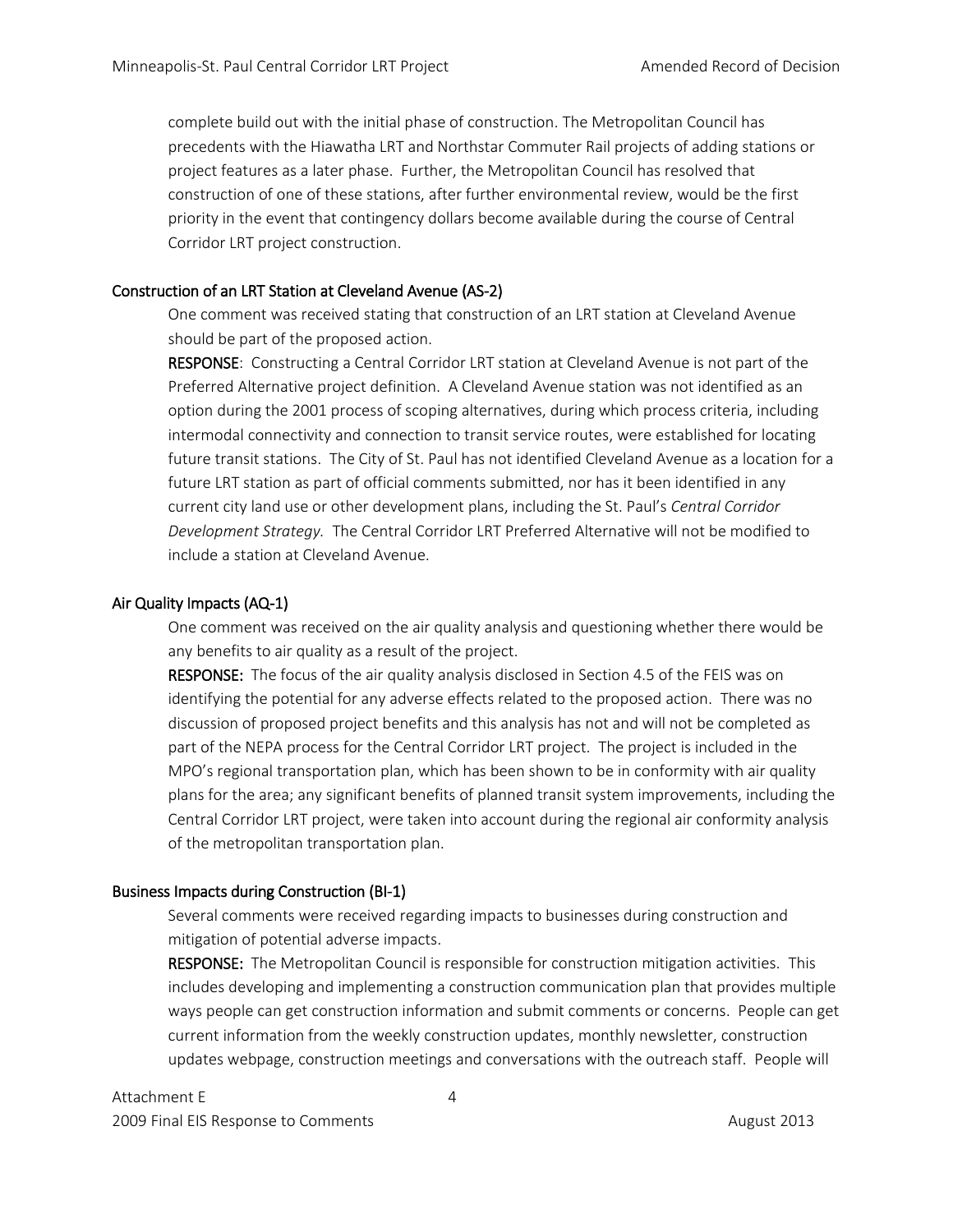be able to submit comments via the general project office phone number, online comment form, standard project email or contact with their community outreach coordinator or resident engineer. The community outreach staff and the resident engineers will work closely with impacted businesses and properties to maintain access and minimize impacts during construction.

The Metropolitan Council is also coordinating with local organizations, foundations and nonprofits that are providing business assistance. The Central Corridor Partnership is working on developing a corridor wide brand and marketing campaign to bring customers into the corridor before, during and after construction. The University Avenue Business Preparation Collaborative's mission is to assist existing small businesses along University Avenue "survive and thrive" before, during, and after the construction of the Central Corridor LRT. They have hired two small business consultants, established a business resource center and hired two marketing interns. The Central Corridor Funders Collaborative has raised funds to support these organizations with implementation. The Energy Innovation Corridor collaborative is looking at ways to make businesses and properties more energy efficient.

# Potential for Gentrification to Dislocate Community and Affect Community Cohesion (CC-1)

Several commenters raised concerns about the potential for gentrification to dislocate the existing communities adjacent to the Central Corridor LRT.

RESPONSE: The FEIS discussed planning efforts and other activities that would limit the potential for adverse secondary and cumulative effects. The City of St. Paul addressed this concern in their *Central Corridor Development Strategy*, which identifies areas of stability and areas of change. The areas of stability identified in this planning document are primarily the residential areas north and south of University Avenue and the vibrant business areas along University Avenue. The areas of change are areas identified for redevelopment including property surrounding the planned LRT stations, vacant auto dealerships and underutilized auto-oriented malls and parking lots. The *Central Corridor Development Strategy* was adopted by the City Council as a chapter of the Saint Paul Comprehensive Plan on October 24, 2007. The City has also updated its zoning ordinances to be consistent with and implement the recommendations of the *Central Corridor Development Strategy*.

In addition to adoption of land use policies, the City and Metropolitan Council have provided grants for affordable housing and redevelopment along the corridor. Following is a summary of Metropolitan Council funding to support affordable housing activities in the corridor:

- In 2007, the Metropolitan Council awarded a \$1.05 million grant for a mixed use development at the intersection of Dale and University that will include 46 units of affordable housing. The project will be developed by a collaboration that includes the Aurora Saint Anthony Neighborhood Development Corp.
- In 2008, the Metropolitan Council awarded a \$150,000 grant to assist Model Cities in the acquisition and renovation of foreclosed/vacant homes in Thomas-Dale and Summit-University.

Attachment E 5 2009 Final EIS Response to Comments **August 2013** August 2013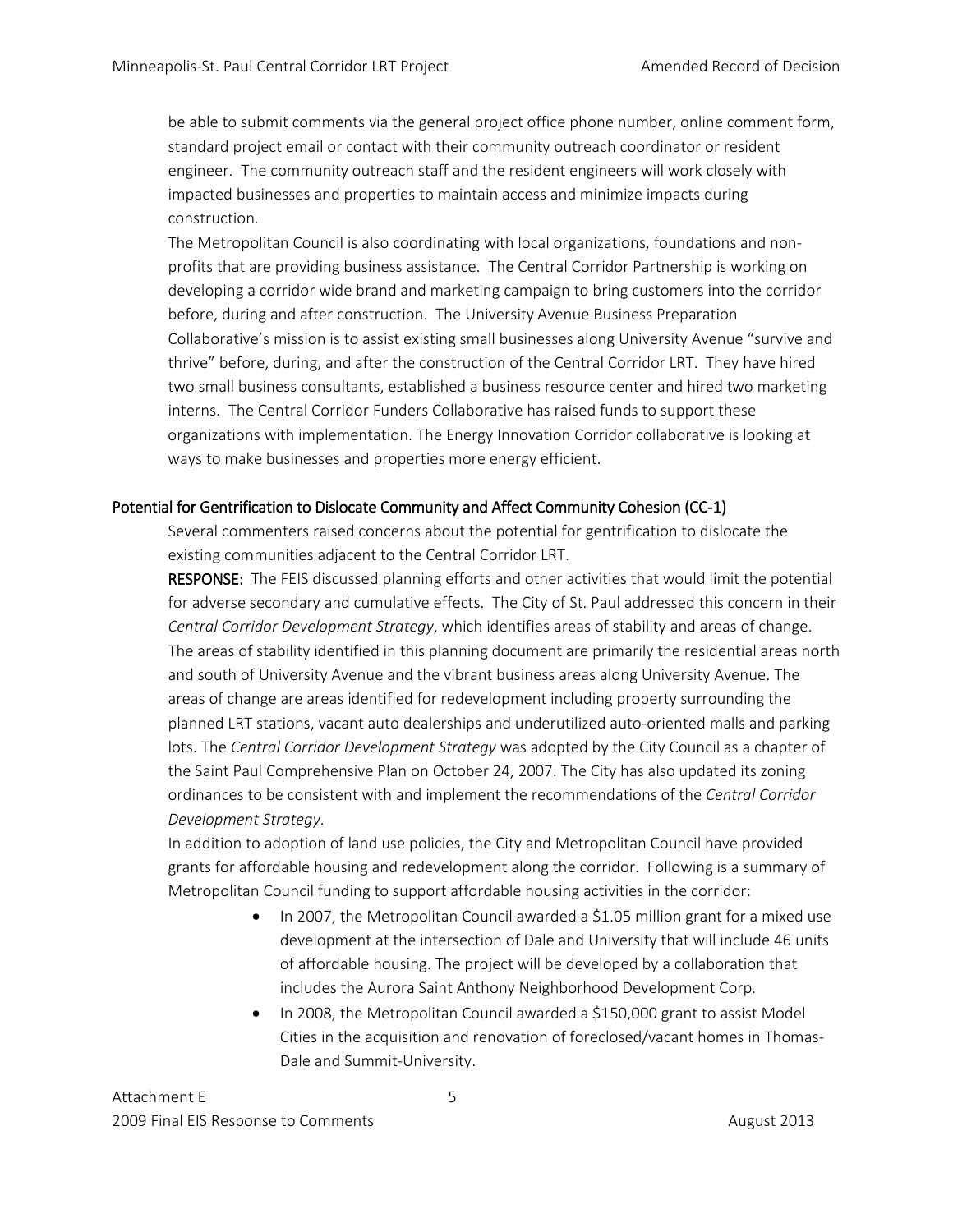- In 2008, the Metropolitan Council authorized a \$1 million loan to help the City of St. Paul with land acquisition for affordable housing near the Central Corridor LRT route along University Avenue.
- In 2009, the Metropolitan Council approved \$448,800 for asbestos abatement at a vacant nursing home on Lexington Parkway North near the future Central Corridor LRT line. The building will be converted into 48 supportive apartments for people who have been homeless for a long time.

The City of St. Paul has also provided funding assistance for affordable housing in the corridor:

- 808 Berry (267 rental); financing closed in 2002
- Episcopal Homes (47 units for the elderly) University and Fairview; financing closed in 2003
- Emerald Gardens (211 ownership) University and Emerald; financing closed in 2003/2004
- Model Cities, Phase II (6 rental) 849 University Avenue, financing closed in 2004
- University and Dale Apartments (98 rental) University and Dale, financing closed in 2005
- Carleton Place Lofts (169 rental) University and Carleton; financing closed in 2005
- The Metro (67 ownership) 2650 University; financing closed in 2005
- Dale Street Townhomes (16 units; some with Habitat for Humanity) 636-674 North Dale; financing closed in 2006
- Carty Heights (50 units for the elderly; Episcopal Homes) University and Lexington; financing closed in 2006
- 2700 University Avenue (97 units); financing not yet closed
- Frogtown Square (46 units for the elderly) University and Dale; financing not yet closed

# Environmental Justice

Several letters of comment were received that focused, in the main, on issues of environmental justice along the Central Corridor and the adequacy of the analysis of impacts in the FEIS. These issues are summarized and responded to as follows:

# Adequacy of Demographic Analysis (EJ-1)

The Alliance for Metropolitan Stability, Jewish Community Action, and the District Councils Collaborative submitted comments on the adequacy of the Central Corridor LRT FEIS in documenting and describing project area demographics as part of the environmental justice analysis presented in Section 3.8 of the FEIS.

RESPONSE: The demographic analysis conducted for and documented in the Central Corridor LRT FEIS relied on local and federal guidance and precedent for describing populations and identifying the presence of environmental justice populations in a project's area of effect. Using county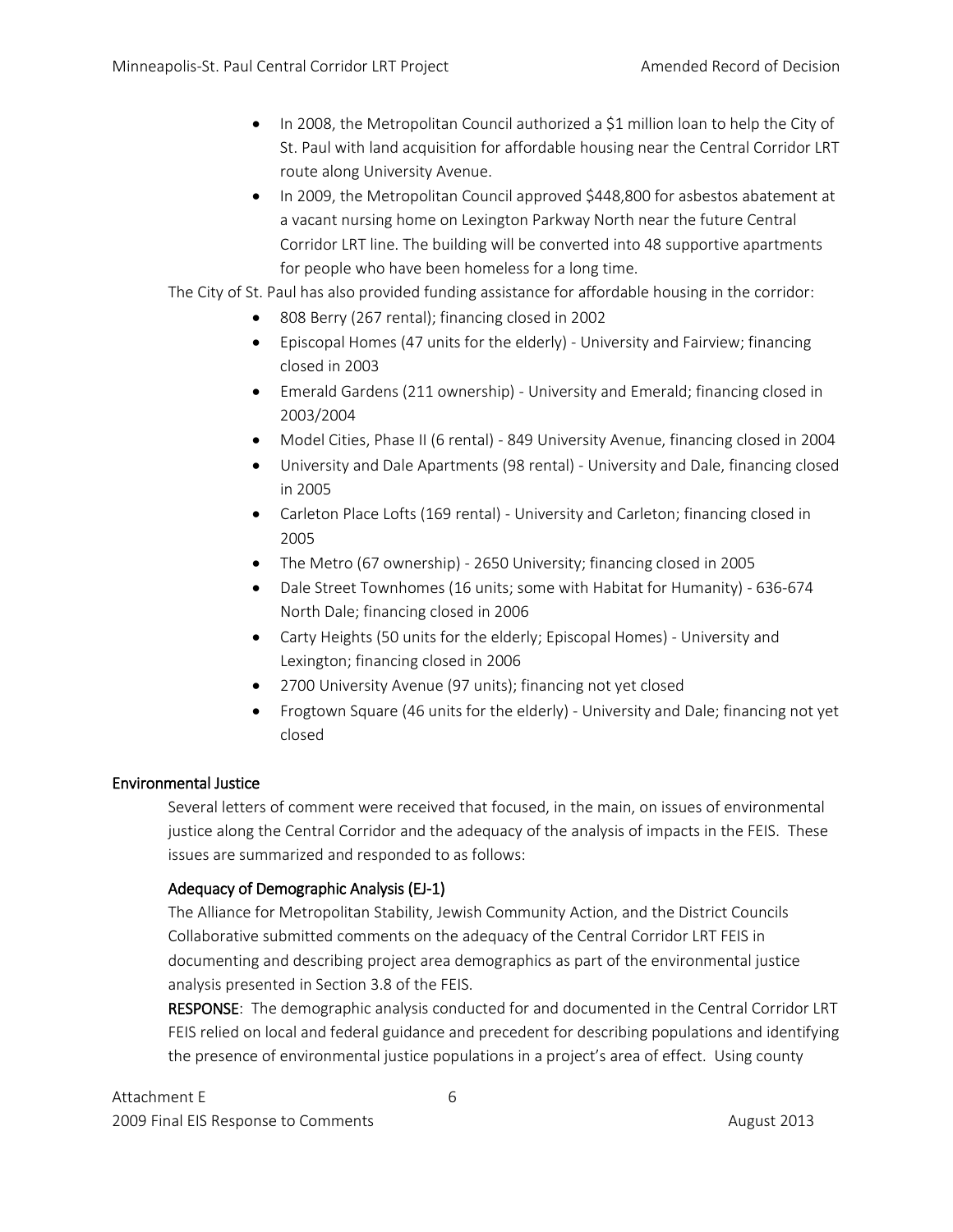populations (Hennepin and Ramsey) was a "maximum impact" scenario for identifying environmental justice populations as the concentration of populations at the county level for race/ethnicity and poverty tend to be less than for the cities of St. Paul and Minneapolis. Census data on income and race/ethnicity were reported in the FEIS at the census block group level, for consistency of reporting. It is acknowledged that race/ethnicity data is available at the census block level. However, reporting on it as such in the FEIS would not have changed the conclusions of the analysis, namely the identification of concentrations of environmental justice populations in the Cedar-Riverside community, on University Avenue between Hamline Avenue and Rice Street, and in the Capitol Area at the Mt. Airy Homes public housing complex.

# Adequacy of Identification of Environmental Justice Populations (EJ-2)

A comment submitted by Jewish Community Action focused on the identification of low-income populations and specifically the identification of populations in the University/Prospect Park segment of the project area. The comment notes the large number of students at the U of M who reside in this area and whose poverty is, presumably, temporary and differs from poverty that may be found elsewhere in the project area.

RESPONSE: The FEIS acknowledges in Section 3.8 that the low-income population identified in this segment of the project area is "specifically in the Cedar-Riverside area of Minneapolis" and was not intended to include the areas consisting of student housing in closer proximity to the U of M's west and east bank campus areas. The Cedar Riverside area includes a very high concentration of low income, minority and immigrant residents.

# Adequacy of Ridership Analysis (EJ-3)

Several comments were submitted focused on the adequacy of the ridership analyses completed during the Central Corridor LRT project development process.

RESPONSE: In 2000 – 2001 the Metropolitan Council, in cooperation with the Minnesota Deparment of Transportation (Mn/DOT), conducted the 2000 Travel Behavior Inventory (TBI). This study included two origin-destination surveys: a Home Interview Survey and an External Station Survey. The Council also conducted a highway speed survey. The surveys provided data to update and recalibrate the region's travel demand model. This model is a state of the practice four-step travel demand model. The four steps are trip generation, trip distribution, mode choice, and assignment to the highway and/or transit systems. The model was reviewed by the FTA subsequent to the model's development over a two year period before the release of the Central Corridor AA/DEIS. As part of that review the mode choice portion of the model was calibrated to the observed ridership counts of the Hiawatha line to ensure a realistic forecast of future ridership in the Central Corridor (the TBI survey was conducted and the initial model was developed prior to the opening of the Hiawatha LRT corridor). This model was used to provide ridership forecast results for various scenarios during the preliminary engineering phase of the project, when the scope of the proposed action was being determined. It was used to forecast the results of adding additional stations at Hamline Avenue, Victoria Street, and Western Avenue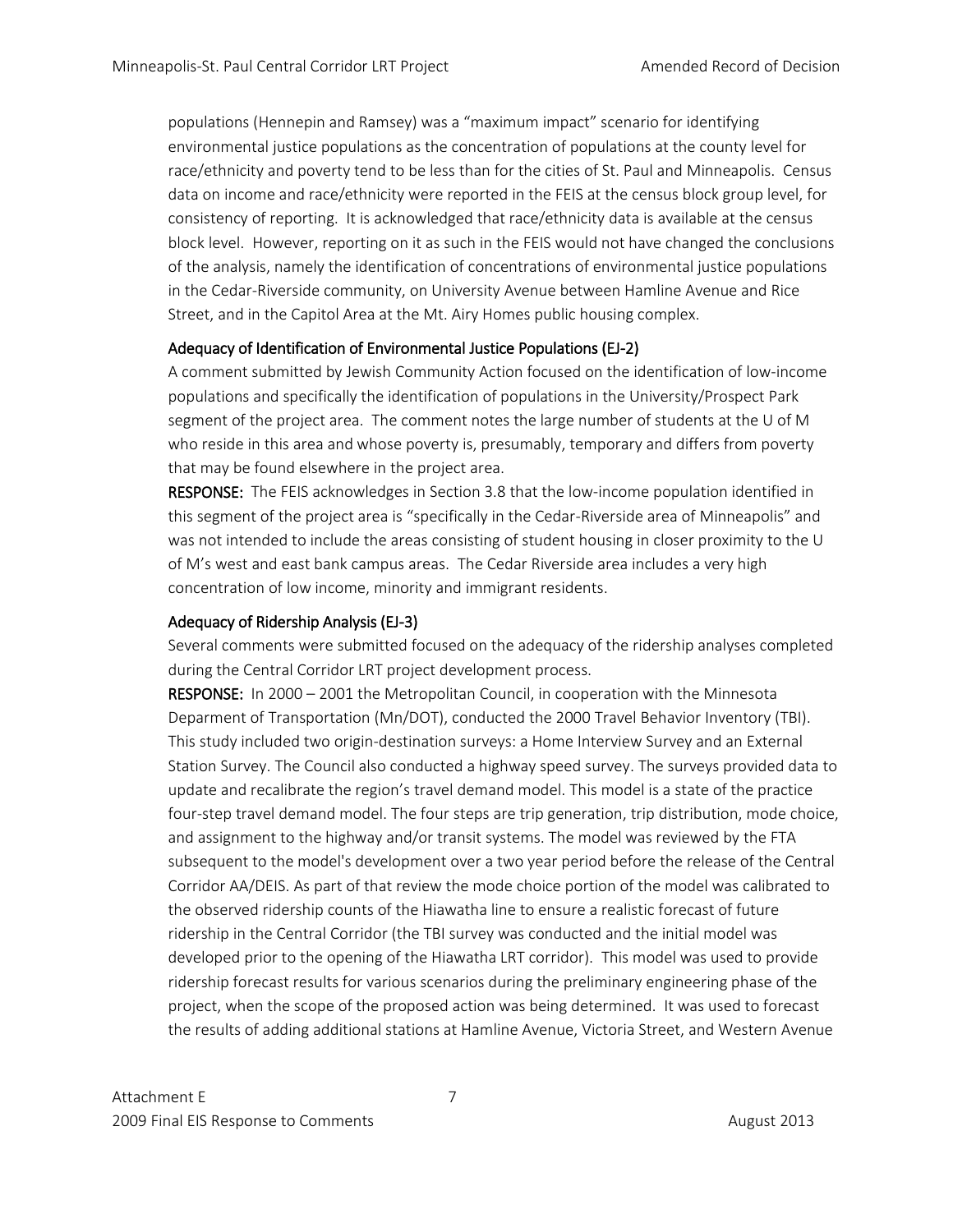and has been used to forecast ridership and attendant cost effectiveness of the Preferred Alternative.

Much time and effort has been invested by FTA, consultants and Metropolitan Council staff to ensure that the model is as accurate as possible.

## Adequacy of Title VI Service Analysis (EJ-4)

The District Councils Collaborative (DCC) submitted a letter of comment on the FEIS that discussed the Metropolitan Council's Title VI review and specifically questioned the adequacy of the methodology used to complete the review.

RESPONSE: The Title VI review was completed by staff at Metro Transit, an entity within the Metropolitan Council responsible for planning and operating the regional transit system, including the Central Corridor LRT project. Metro Transit's Title VI review of the Central Corridor LRT project uses the same Title VI methodology that has been used for several recent major service changes. This methodology is based on measuring the change in access- to-transit to each census unit, with access to transit defined as the number of transit vehicle trips serving each census unit. The analysis did include as part of its assumptions for future service conditions, the reduction of frequency in Route 16 service as noted by the DCC in their letter of comment. A separate analysis focusing solely on this change of service to the Route 16 bus is not warranted because such a service change would never be considered in the absence of implementation of Central Corridor LRT service.

The Title VI review of future Central Corridor LRT service was completed as part of the Metropolitan Council's efforts to explore fully all the potential environmental justice effects of implementing the project. Because the Title VI review methodology relies heavily on an assumed walking distance to transit stops, it was important to determine a reasonable walking-distance assumption for LRT service and whether the same assumptions should be used for bus as for LRT. For bus service, Metro Transit assumes that all census units with a center point within ¼-mile of a bus stop are served by that bus stop. Metro Transit staff researched whether the same walk distance assumption should apply to light rail stops given the unique features of light rail transit, including faster speed, better reliability, and higher passenger amenities. Metro Transit's own experience with the Hiawatha Line, from the *2007 Vehicle, Pedestrian and Bike Rail Safety Survey,*  found that 54 percent of respondents lived 3 to 10 blocks from a rail station and 10 percent lived within 2 blocks. The survey did not specify short blocks or long blocks, so 10 blocks can be presumed as a distance somewhere between 0.625 and 1.25 miles With two-thirds (64 percent) of respondents coming from an area within 10 blocks of a station, Metro Transit made a conservative estimation that a large portion of riders were walking more than ¼-mile and less than 1 mile to an LRT station. This suggests that light rail customers are willing to walk further than bus transit customers.

A follow-up customer survey conducted in October 2008 confirmed these findings. This survey, also conducted of Hiawatha LRT riders, found that 26 percent of riders walked to light rail and that, of those, 58 percent walked ¼-mile or less and 22 percent walked ¼- to ½-mile. Combined, 80 percent of riders who walked to light rail were within ½-mile from an LRT station. In addition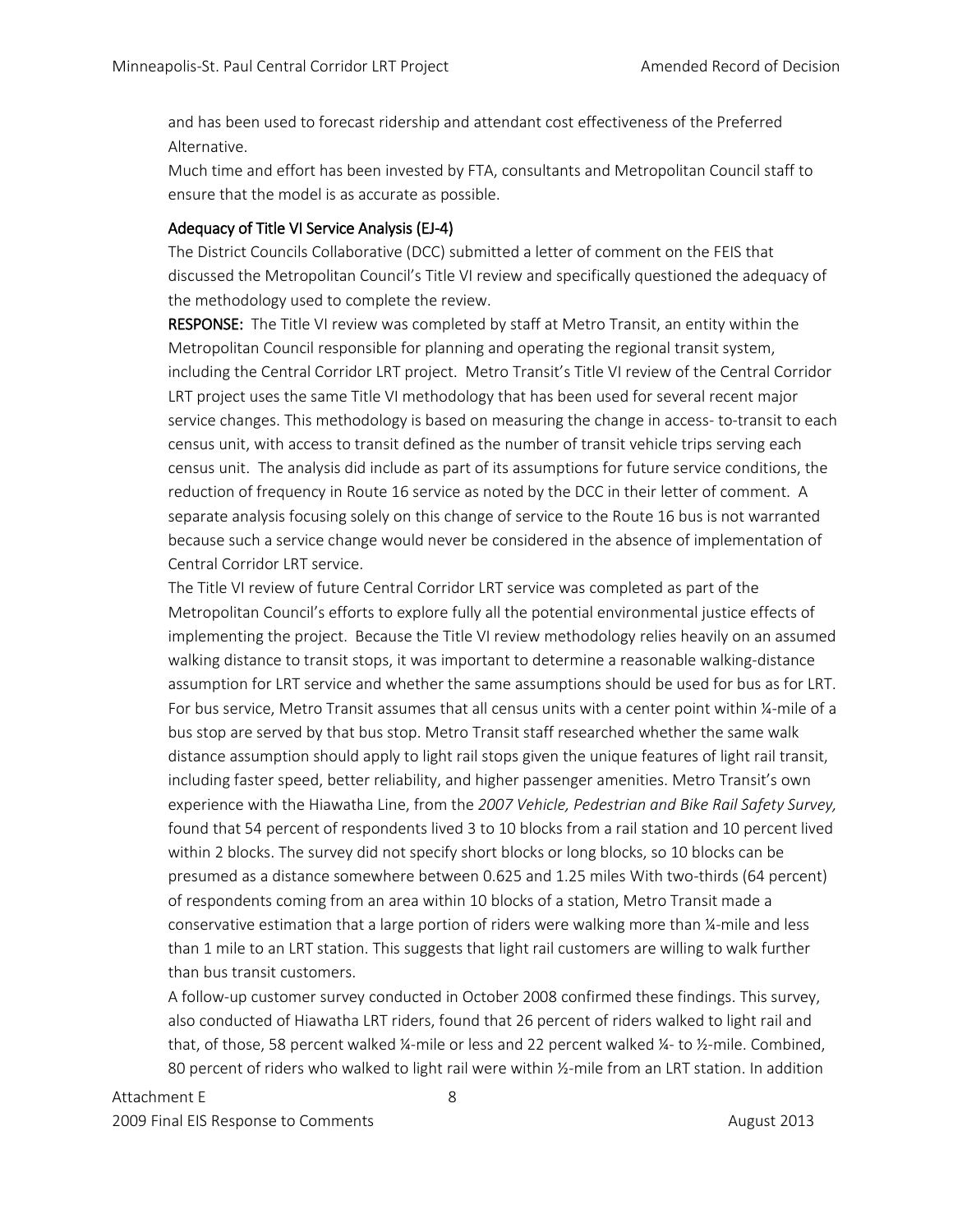to reviewing data on the patterns of Hiawatha LRT customers, Metro Transit staff also looked at other agencies' standards for measuring LRT station service areas. Seattle's Sound Transit used a 0.5-mile buffer around stations to analyze the net benefit of the project on low-income and minority populations in the environmental justice section of its 2006 North Link Light Rail Project SEIS. http://www.soundtransit.org/x3009.xml, Chapter 4a) A follow-up e-mail discussion with Sound Transit's Jim Moore and Matt Sheldon confirmed that their organization uses ½-mile walk distance for light rail service and that they generally strive for average LRT stop spacing of no closer than one mile. Likewise, Los Angeles Metro included all population within ½-mile of rail stations in the SEIS/SEIR for its Metro Gold Line Eastside Extension project [\(http://www.metro.net/projects\\_studies/eastside/eir.htm\)](http://www.metro.net/projects_studies/eastside/eir.htm) Finally, a 1996 survey of U.S. and Canadian transit properties found that a ½-mile rail walking distance is also the accepted guideline for TransLink of Vancouver and New Jersey Transit (S. O'Sullivan and J. Morrall, Walking distances to and from light-rail transit stations, *Transportation Research Record* 1538 (1996), pp. 19-26). The practice of these peer agency experiences, coupled with the findings of the Hiawatha LRT customer survey, indicated that ½-mile is the appropriate walking distance standard for light rail stations. This standard was used for the Central Corridor LRT Title VI review to determine access to light rail transit in the project area. In all other respects, the Central Corridor LRT Title VI review methodology was the same as prior Title VI reviews conducted by Metro Transit and accepted by the FTA.

The DCC comment letter contains data comparing the demographics of riders of the Hiawatha LRT who walk to stations to riders of the Route 16 bus service. The Metropolitan Council has acknowledged the need to consider the unique transit needs of the community as part of implementation of committed mitigation for the Central Corridor LRT project. Specifically, the Metropolitan Council will develop a targeted transit service plan for the environmental justice community, involving members of the community in its development, and implementing its recommendations concurrent with the start of LRT service.

# Adequacy of Environmental Justice review in NEPA Decision Making (EJ-5)

In the comment letter submitted by the Preserve and Benefit Historic Rondo Community (PBHRC) to the Central Corridor LRT FEIS, the PHBHRC alleges that the Metropolitan Council "has failed to recognize that environmental justice requirements are triggered so long as the Project's impacts are 'predominantly borne by a minority population and/or low income population.'" RESPONSE: Presumably, PBHRC is referring to the requirement that a project proponent demonstrate that (1) additional mitigation is not practicable; (2) a substantial need for the project exists; and (3) alternatives with less adverse effects on protected populations would either (i) have more severe adverse impacts or (ii) would involve substantially increased costs. This additional analysis is required only where the proposed project will have a disproportionately high and adverse effect on minority or low-income populations. A disproportionately high and adverse effect on minority and low-income populations is an adverse effect which is:

(1) predominantly borne by a minority population and/or low-income population, or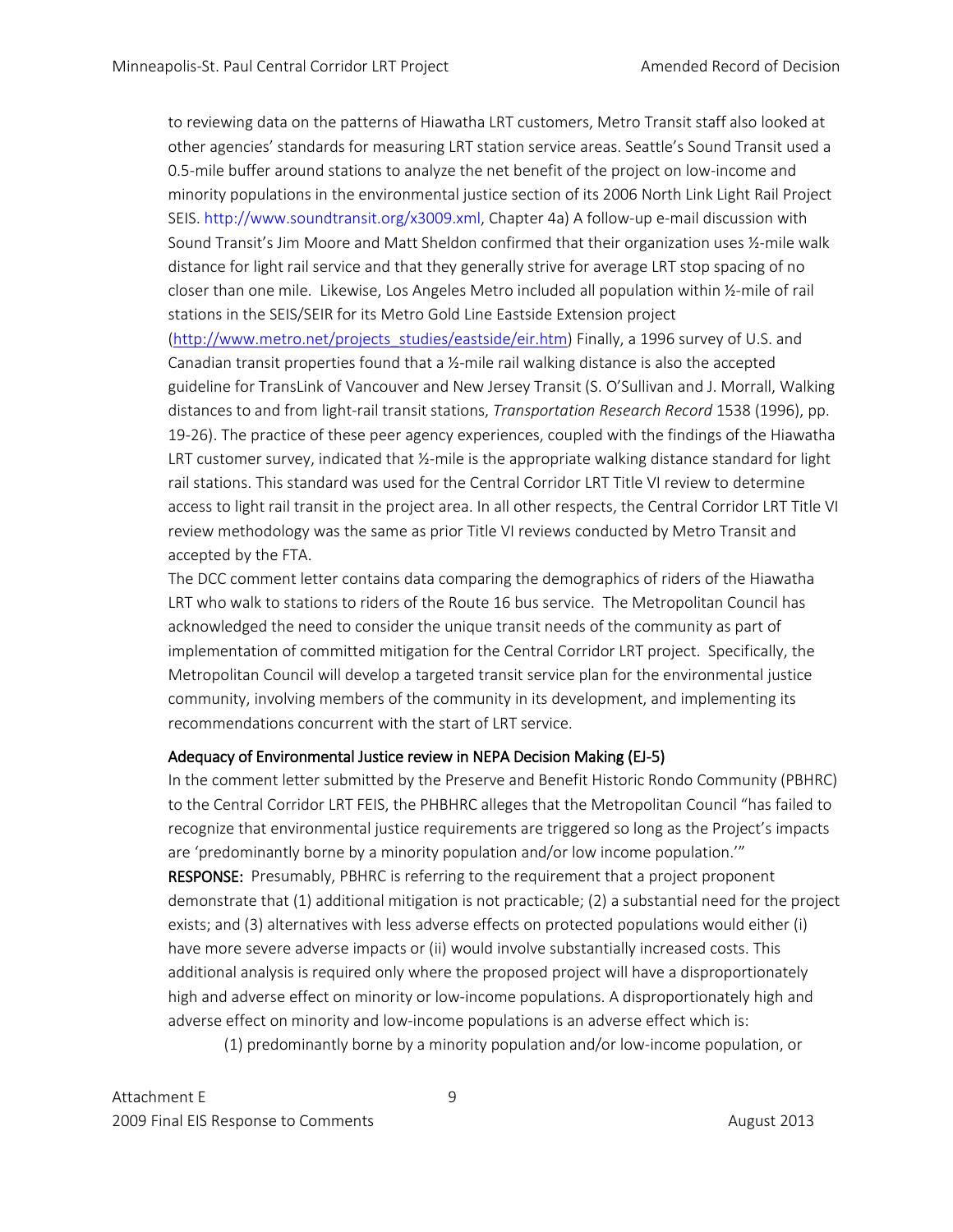(2) will be suffered by the minority populations and/or low-income population and is appreciably more severe or greater in magnitude than the adverse effect that will be suffered by the non-minority and/or non-low-income population. *See* 62 Fed. Reg. at 18,380.1

The potential adverse effects of the Central Corridor LRT project are identified and analyzed in the AA/DEIS, SDEIS, and the FEIS. These documents indicate that there are no "high and adverse" effects on minority and/or low income populations. Moreover, the detailed analysis demonstrates that (1) the potential adverse effects are not predominantly borne by a minority or low-income population (the potential adverse effects are shared by all populations along the proposed route, including non-minority and non-low-income populations); and (2) the potential adverse effects suffered by the minority or low-income populations are not appreciably more severe or greater in magnitude than the adverse effects that will be suffered by other populations along the proposed route. These documents confirm that the majority of the impacts cited by the PBHRC (i.e., business interruption, increased property values, traffic impacts, and parking impacts) will be experienced along the entire route and, as is the case with parking impacts, may be greater in magnitude in the non-minority and non-low income areas. Moreover, the substantial benefits that will accrue to the minority, low-income, and transit dependent populations more than offset nearly all of the potential adverse impacts of the Central Corridor LRT project. Among other benefits, the project will provide increased transit access to employment and activity centers, significant travel time savings, and the creation of jobs through new development along the route. FEIS, Chapter 5 (Economic Effects) and Chapter 6 (Transportation Effects).

The only potential effect which is not completely offset by a corresponding benefit is the projected decrease in transit service for individuals residing in a three-census block area of the larger minority population. As explained in section 3.8 of the FEIS, this potential effect is not limited to the minority population and will be experienced by individuals residing in a total of ten census blocks – including seven census blocks in non-minority and non-low –income areas. Moreover, Metropolitan Council has committed to developing a transit plan which will mitigate completely the potential decrease in transit service for the affected three-census block area. This mitigation was neither offered to nor contemplated for the affected census blocks outside of the minority communities.

Since there is no basis for concluding that the Central Corridor LRT project will have disproportionately high and adverse effects on minority or low-income populations, the Metropolitan Counsel is not required to demonstrate that alternatives with less adverse effects on protected populations would (1) result in more severe adverse effects or (2) involve increased costs of extraordinary magnitude before proceeding with the project

# Adequacy of Committed Mitigation for Environmental Justice Impacts (EJ-6)

Comments were received by Jewish Community Action, the District Councils Collaborative and the Preserve and Benefit Historic Rondo Committee noting that additional mitigation beyond that committed to in the FEIS is required to address impacts to environmental justice populations.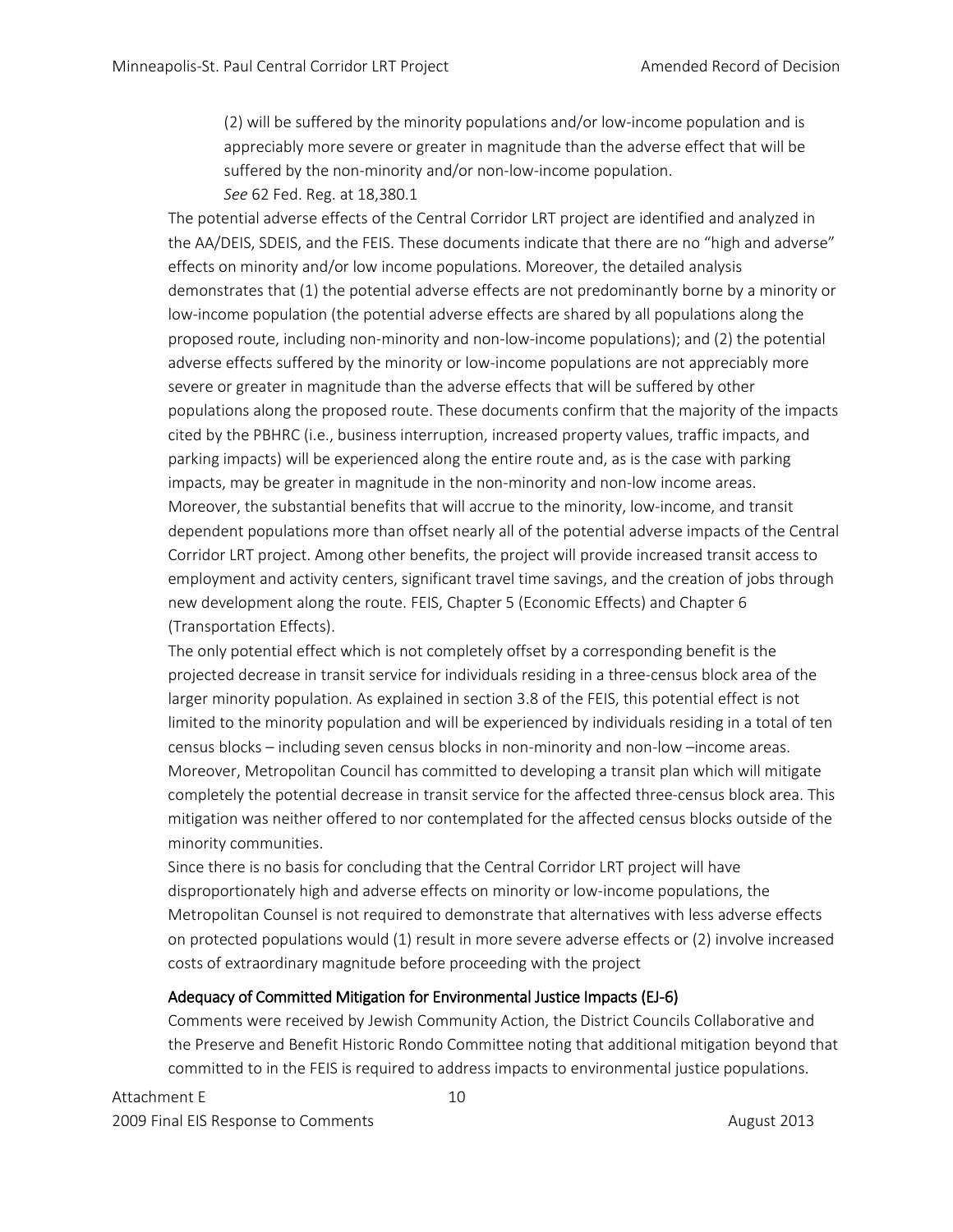RESPONSE: As discussed above, since the FTA has found that the environmental justice review in the Central Corridor FEIS is adequate, including its assessment of population, effects and mitigation, there is no additional mitigation being committed to address impacts to environmental justice populations, beyond that described in the FEIS and summarized in the record of decision.

# Funding Assumptions (F-1)

One comment was received questioning the validity of the funding assumptions for the Central Corridor LRT project.

RESPONSE: An analysis of financial impacts of constructing, operating and maintaining the Central Corridor LRT project was disclosed in Chapter 8 of the FEIS. This analysis was based on the best available data at the time the information was prepared, including financial forecasts and committed capital resources.

## City of Minneapolis Comments to FEIS

The City of Minneapolis submitted comments on the FEIS's response to comments, on utilities and on traffic and transportation issues. Responses are summarized below by issue raised. A notated copy of the city's comments is included in Attachment C-1.

## Response to Comment M-1

A plan for management of traffic diverted from the Washington Avenue Bridge (WAB should it require closure for repairs or any other activities that would limit accessibility for a 24-hour or greater period will be developed during final design. This plan will be developed jointly by all affected entities, including the City of Minneapolis, the Metropolitan Council, Mn/DOT, Hennepin County, and the University of Minnesota.

#### Response to Comment M-2

The City's comments regarding parking loss are addressed in comments M-11 below.

#### Response to Comment M-3

It is noted that p. 4.9-9 of the FEIS contains outdated information on an existing sanitary sewer line along Washington Avenue. A single sanitary line will be installed, not the dual-line noted. This statement in response to the comment received is intended to clarify the matter.

#### Response to Comment M-4

The FEIS did disclose in Section 3.3 all impacts to individual business accesses resulting from implementation of the Transit Mall at the U of M. No further discussion or analysis of impacts is required based on the proposed action.

#### Response to Comment M-5

An analysis of 2014 traffic impacts was not completed as part of studying traffic impacts of converting Washington Avenue to a Transit Mall. An analysis of impacts in 2030 was completed to determine impacts of converting Washington Avenue to a Transit Mall and the results are summarized in the referenced table. Consistent with other traffic analyses which identified 2014 impacts, resultant commitments for mitigation were actually made based on the 2030 forecast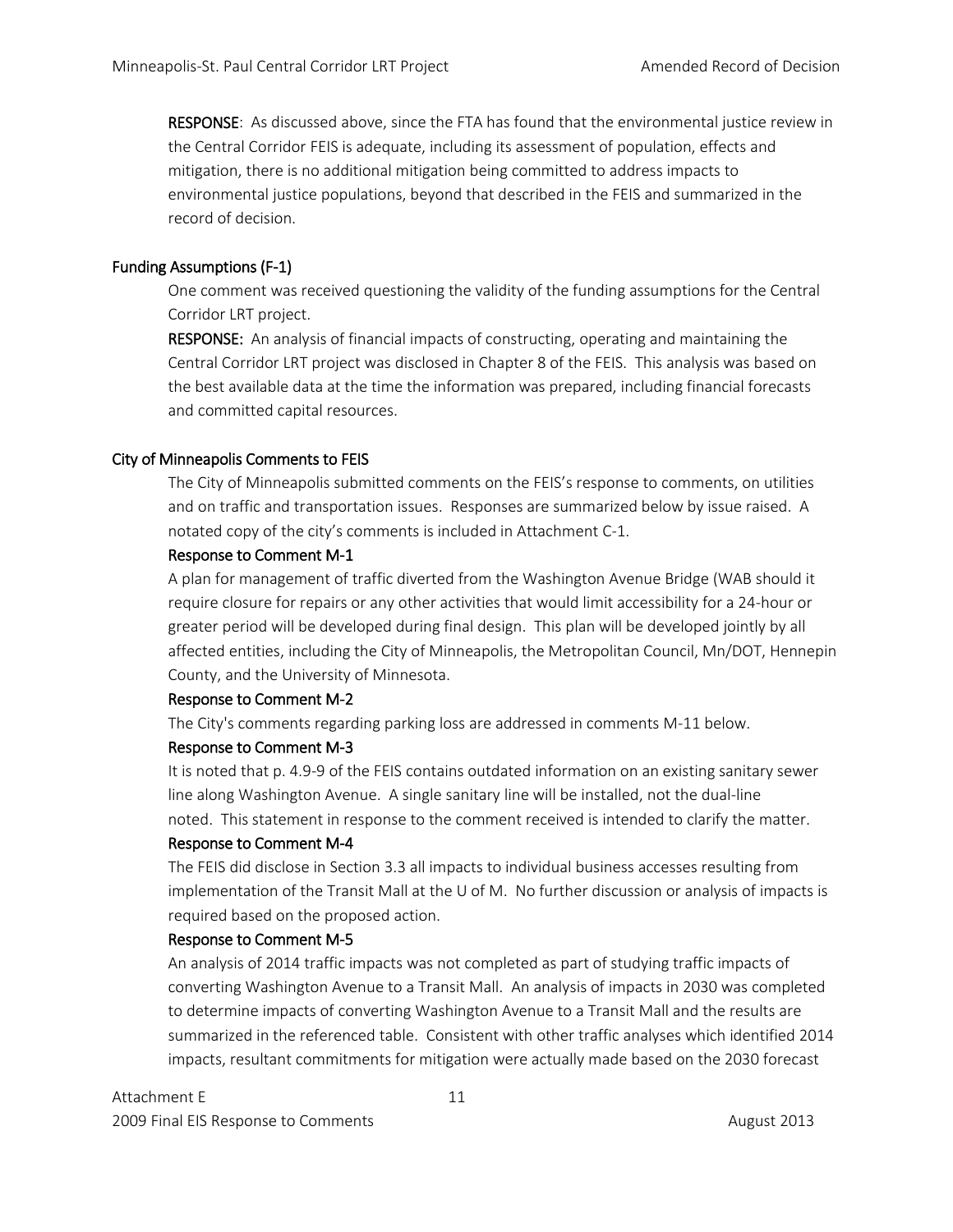year, therefore no change to mitigation commitments would result from running a 2014 forecast. No further analysis will be completed as part of the proposed action.

# Response to Comment M-6

The FEIS commits the Metropolitan Council to take action to mitigate for traffic impacts occurring at the intersection of University/Huron/23<sup>rd</sup> streets. The Council will continue to work with the City of Minneapolis throughout the process of final design, including seeking formal comment on 60-percent design plans submitted in late summer 2009. The Council and the City will determine jointly the exact measures implemented to mitigate for traffic impacts at this location and will consider the effects of implementation of mitigation strategies on adjacent intersections as part of determining the appropriate final design for these measures.

# Response to Comment M-7

The FEIS commits the Metropolitan Council to take action to mitigate for traffic impacts occurring in the Cedar-Riverside community of Minneapolis. The Council will continue to work with the City of Minneapolis throughout the process of final design, including seeking formal comment on 60 percent design plans submitted in late summer 2009. The Council and the City will determine jointly the exact measures implemented to mitigate for traffic impacts in this neighborhood and will consider the effects of parking loss or impacts to planned bike facilities as part of determining the appropriate final design for these measures.

# Response to Comment M-8

The proposal to remove parking on the north side of Franklin Avenue to allow two-lanes of westbound traffic is intended to only cover the block immediately east of TH 280 in the City of St. Paul. The response to this comment and its inclusion in the Record of Decision provides clarity regarding the exact extent of this impact.

# Response to Comment M-9

There are numerous contributing factors that could lead to future issues with intersection levels of service at the intersection of  $5<sup>th</sup>$  Street and 2<sup>nd</sup> Avenue N in downtown Minneapolis, including the extension of the Hiawatha LRT, and implementation of recommendations from the city's Access Minneapolis plan. The Metropolitan Council will work with the City to develop refined estimates, including visual simulations, of future traffic operations at this location. Based on these estimates, the City and the Council will determine if any striping or other intersection modifications within the existing roadway right-of-way may be required as part of refining final mitigation strategies.

# Response to Comment M-10

The Metropolitan Council will continue to work with the City and local businesses to ensure that freight loading capabilities for the businesses on Washington Avenue is maintained and/or adequately replaced based on final project designs.

# Response to Comment M-11

Parking impacts noted in Section 6.3.3.2, under the heading "Midway East and Midway West did include parking lost along University Avenue in the City of Minneapolis. Section 6.3.5 of the FEIS, Parking Mitigation, was intended to discuss a range of parking mitigation solutions that will be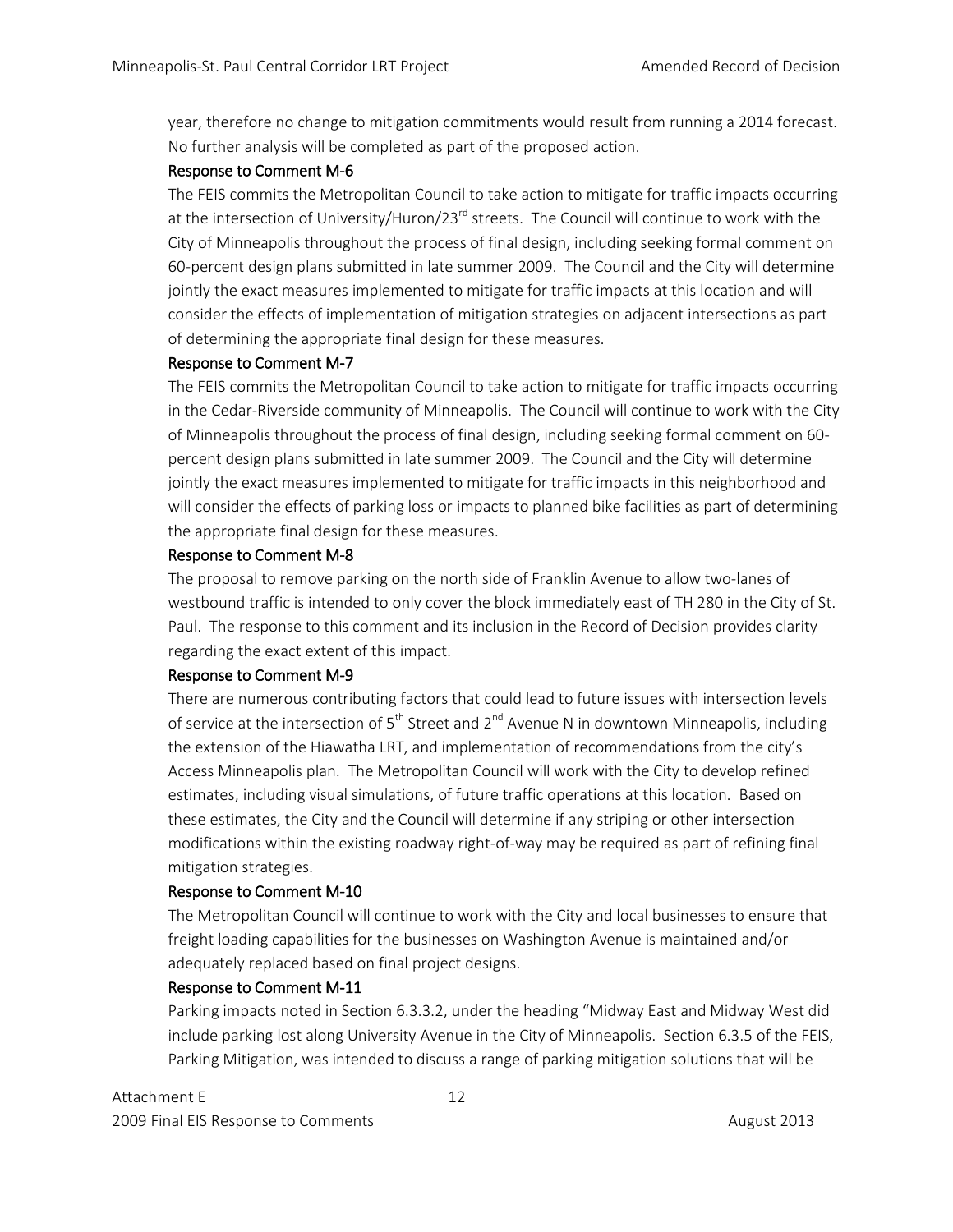applied in the City of Minneapolis as well as the City of St. Paul. The response to this comment and its inclusion in the Record of Decision is intended to clarify this matter.

## Response to Comment M-12

The Metropolitan Council will continue to coordinate with City of Minneapolis as final design proceeds, including the opportunity to review and comment on 60 percent design plans. The Central Corridor LRT project will require changes to the City's planned bike facility along University Avenue and the Metropolitan Council will continue to work with the City to coordinate these changes.

## Response to Comment M-13

The referenced section of the FEIS did not propose streetscaping as a mitigation element, but described the potential opportunity for streetscaping to result in an improved environment.

# Minnesota State Historic Preservation Office Comments to FEIS

Comments to the FEIS were submitted by the Minnesota State Historic Preservation Office (MnSHPO), many of which focused on the Section 4(f) Evaluation, published as Chapter 7 of the FEIS. A notated copy of the city's comments is included in Attachment C-1.

## Response to Comment SHPO-1

The FTA concurs with the statement made by MnSHPO that the executed Programmatic Agreement (PA) for the Central Corridor project specifically calls for additional study of the potential effects of vibration and/or noise on several historic properties. It is appropriate for this additional noise and vibration study to occur, and in actuality be dependent upon final design. The FTA carefully considered this, and other stipulations set forth in the referenced PA in making a no effect determination specific to potential noise and vibration impacts to surrounding historic properties. The referenced study will be completed in accordance with the requirements of the PA. All possible planning has been done and will be done to minimize harm associated with potential noise- and vibration-related impacts to surrounding historic resources. The detailed findings of the noise and vibration study completed for the project, and associated mitigation measures can be found in Sections 4.6 and 4.7 of the FEIS. Based on the findings in the FEIS, the stipulations called for in the executed PA, and the commitment to fulfill the requirements of the PA; FTA stands by the determination that noise and vibration will not substantially diminish the historic activities, features, and attributes of referenced historic properties.

#### Response to Comment SHPO-2

The FTA concurs with the statement made by MnSHPO that Stipulation I.B.3 of the executed PA for the project outlines that consultation resolving effects on access to Central Presbyterian Church and St. Louis King of France Church will continue in subsequent project phases. FTA also concurs with the conclusion that the project does not result in a taking of Section 4(f) property. MnSHPO's comment specifically references future development on the Minnesota Public Radio (MPR) parking lot parcel, and the potential impact future development could have on this project's commitment to maintain access to the Church. The Metropolitan Council and the FTA have developed a solution for this specific area based on current development on the project

Attachment E 13 2009 Final EIS Response to Comments **August 2013** August 2013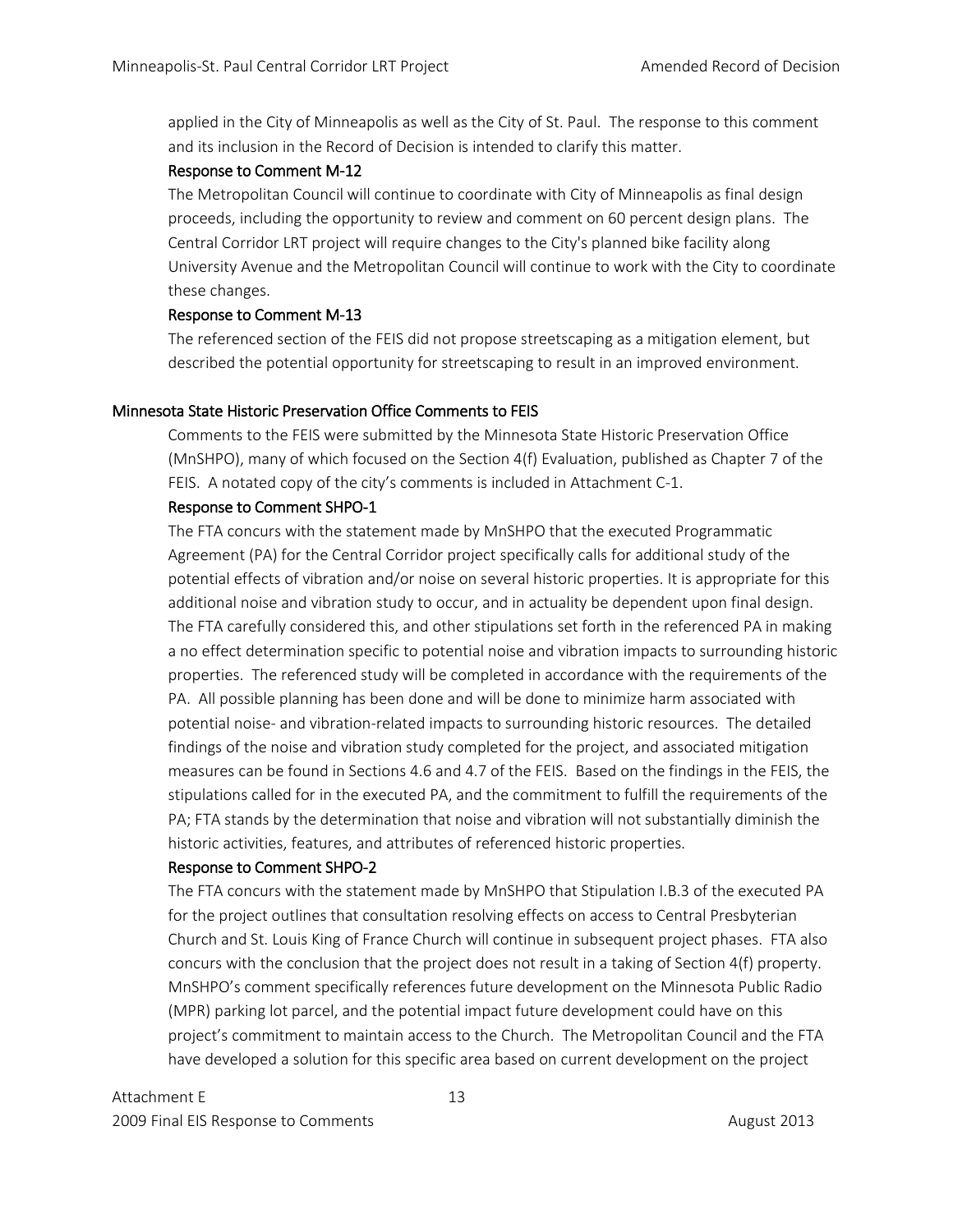site. FTA cannot control potential future development on the MPR lot, and its potential impact on this proposed action.

## Response to Comment SHPO-3

The FTA concurs with MnSHPO's adverse effect determination to the two historic landscape triangles in the Prospect Park Residential Historic District. We acknowledge that although they are in public street right of way, they are contributing elements of the Historic District, and hence the proposed action would result in a use of this Section 4(f) resource. The Record of Decision (ROD) includes this finding. The FTA has determined that, based on safety and access issues associated with the project design in this specific location, there are no prudent and feasible alternatives to the use and that all possible planning to minimize harm has been conducted. The measures to minimize harm to the triangular traffic islands are included in the Record of Decision in Section XXX.

# Response to Comment SHPO-4

Similar to FTA's response to comment SHPO-3 above, FTA finds that the project does require the use of East River Road, a historic resource, as suggested by MnSHPO, and has included this finding in the ROD. The FTA has determined that, based on safety and road continuity in this area, there is no prudent and feasible alternative to the use, and that all possible planning to minimize harm has been conducted. The reconfiguration of the intersections will be designed to be as consistent with the original historic design as possible while ensuring road safety and continuity.

## Response to Comment SHPO-5

Although the preferred alternative includes placement of project infrastructure outside the existing curbline of Washington Avenue near the intersection of Church Street (at the east border of the Campus Mall Historic District) this placement is within the existing street/public right-ofway and will not result in a direct taking of Historic District land. It is therefore FTA's finding that the preferred alternative would not result in a use of this Section 4(f) property.

#### Response to Comment SHPO-6

The executed PA for the Central Corridor (which is Attachment A of this ROD) calls for specific stipulations to address the project effects on the St. Paul Union Depot and on the Lowertown Historic District. The commitments called for in the PA will be adhered to for this project.

#### Response to Comment SHPO-7

The executed PA for the Central Corridor calls for specific stipulations to address the project effects on the State Capitol Mall Historic District. The commitments called for in the PA will be adhered to for this project.

#### Response to Comment SHPO-8

The FTA concurs with MnSHPO's comment that it is important to be clear that the Section 4(f) Evaluation completed in the FEIS treated Leif Erikson lawn as a park resource separately from Leif Erikson Lawn as an element of the State Capitol Mall Historic District. Indeed, the Section 4(f) Evaluation, published as Chapter 7 of the FEIS, provided distinction between these two separate uses of this same resource, disclosing impacts to Leif Erikson Lawn as a historic resource in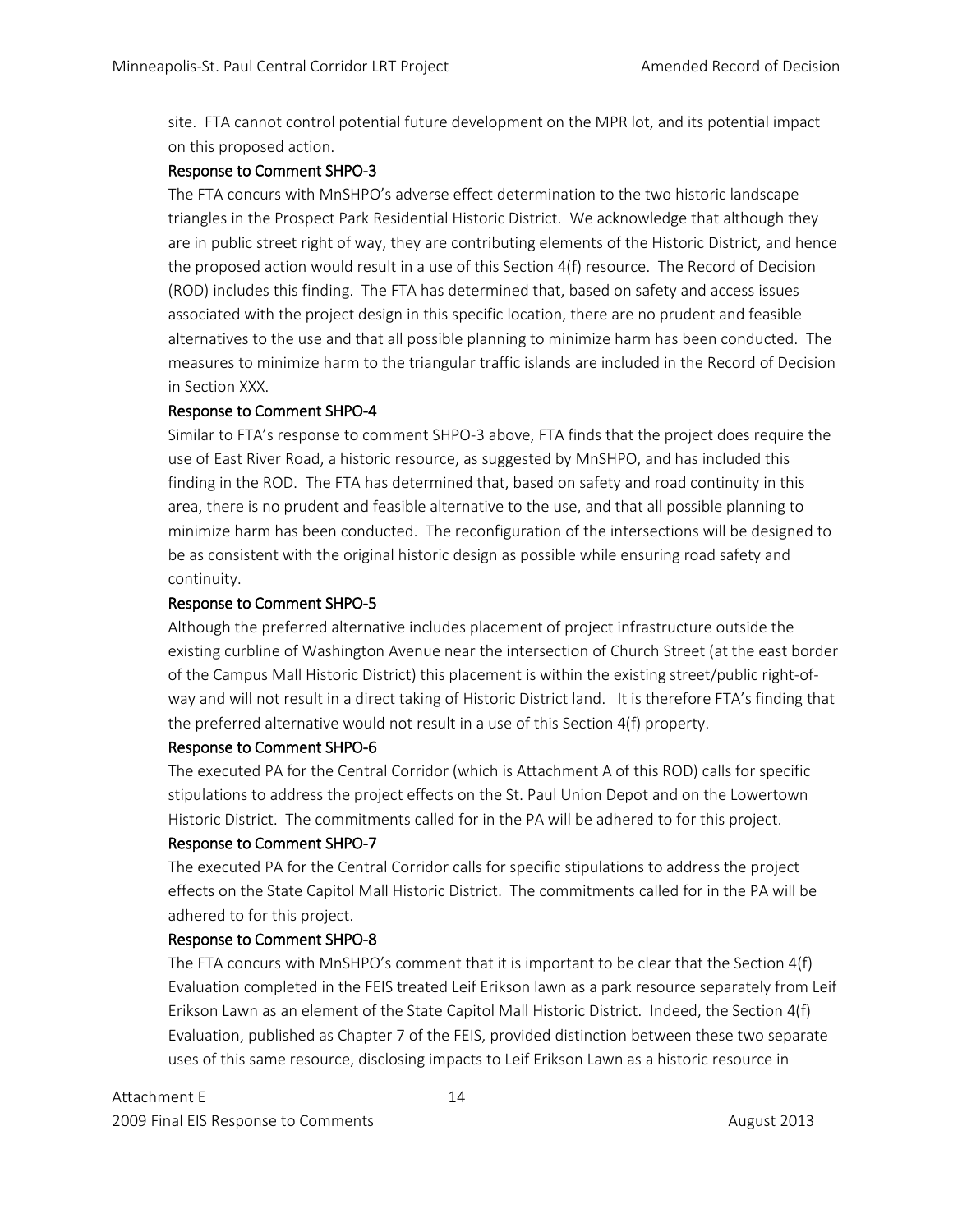Section 7.5.2.4 and as a park in Section 7.5.2.5. In addition, Table 7-2 in the FEIS summarized impacts to Leif Erikson Lawn as a historic resource separate from its potential use as a park resource.

# Response to Comment SHPO-9

The FTA seriously considers and conducts a rigorous analysis of the adequacy of efforts to avoid and minimize impacts to properties protected under Section 4(f). The Section 4(f) Evaluation conducted for the Central Corridor project underwent significant scrutiny and legal sufficiency review. The outcome of this rigorous review was FTA's final Section 4(f) determination, which received concurrence from the U.S. Department of the Interior by e-mail dated July 22, 2009.

# Response to Comment SHPO-10

Section 7.6.4.4. of the FEIS includes an avoidance alternative evaluation specific to the contributing elements to the State Capitol Mall Historic District, namely, the Cedar Street lawn panels. The FEIS record stands corrected with the incorrect reference to 23 CFR 774.13 (c), pertaining to properties that have late designations, removed. FTA concludes that this reference is not relevant to this specific Section 4(f) resource, and that an appropriate alternative evaluation was completed and documented in the FEIS/Section 4(f) Evaluation. This analysis resulted in the determination that alignments that avoid the resource are not feasible and prudent alternatives to the use of the Section 4(f) protected property, namely, the Cedar Street lawn panels.

# Requirement to Fulfill Mitigation Commitments (MI-1)

Several commenters noted the expectation for fulfillment of mitigation commitments made by the Metropolitan Council in the FEIS.

RESPONSE: Mitigation commitments made in the FEIS will be fulfilled. Reporting on the progress of commitments to mitigation will become part of the project reporting process to the FTA, who will also monitor the implementation of mitigation commitments. Attachment B of this ROD is intended to be the first version of a dynamic document used during final design and construction to monitor the implementation of mitigation commitments

# Adequacy of Noise Analysis (St. Louis Church) (N-1)

St. Louis King of France Church submitted a comment regarding assumptions of the noise analysis completed and documented in the FEIS. Specifically, they questioned the exclusion of LRT horn noise from the analysis of project impacts. The church further noted concerns with impacts to the rectory, which is a Category 2 (residential) property.

RESPONSE: The Metropolitan Council is committed, as documented in the FEIS, to establishing standard operating procedures for the Central Corridor LRT, eliminating the use of LRT horns under typical operating conditions. LRT horn use will be limited to emergency situations which, by their nature, are occasional and unpredictable. The results of the noise analysis, as disclosed in the FEIS, did not identify any noise impacts to the church (as a Category 3, institutional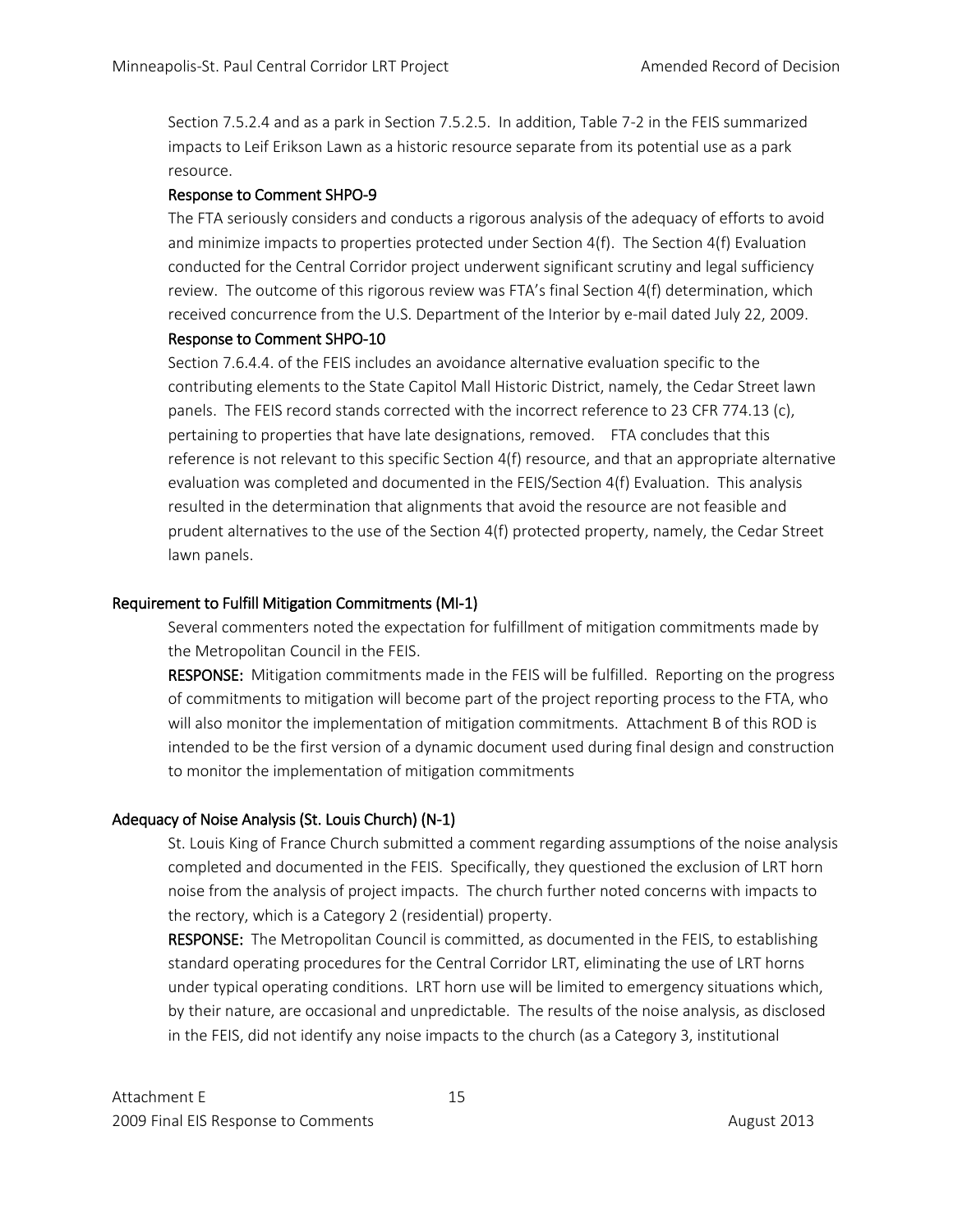property) or to the rectory (as a Category 2, residential property). No change to noise modeling to include LRT horn use is being proposed.

#### Vibration and Noise Impacts at MPR

MPR submitted comments on the noise and vibration analysis completed as part of the Central Corridor LRT FEIS and mitigation commitments made therein.

# Methodology of Noise Analysis (N-2)

MPR notes that their own consultant's analysis of effects differed from that completed by the Metropolitan Council's technical consultant but acknowledges that the Mitigation Agreement (Appendix F-1 of the FEIS), if timely and fully performed by the Council and the Central Corridor Project Office, are intended to mitigate those noise impacts to the extent required under FTA guidelines.

# Design of Vibration Mitigation at MPR (V-2)

RESPONSE: The Metropolitan Council acknowledges MPR's desire to include a floating-slab that would, in MPR's view, account for uncertainties in the analysis, climatic and other site conditions. The Metropolitan Council will fulfill its obligations under the Mitigation Agreement (Appendix F-1) in this matter.

# Operations and Maintenance Costs (OM-1)

A comment was received regarding operating and maintenance costs for the Central Corridor LRT.

RESPONSE: Operations and maintenance costs of the Central Corridor LRT were discussed in Chapter 8 of the FEIS. This information will be updated annually as the project moves forward, consistent with FTA New Starts reporting requirements.

# Loss of On-Street Parking and Associated Mitigation (P-1)

Several commenters to the FEIS noted the loss of on-street parking resulting from LRT and concerns regarding impacts to businesses and residents.

RESPONSE: Parking loss on roadways on which the Central Corridor LRT would operate was noted in Chapter 6 of the FEIS. Mitigation strategies were committed to address this loss of on-street parking. As noted by the City of Minneapolis (see response M-11), the mitigation strategies noted were also intended to identify mitigation that would be appropriate for the loss of parking in Minneapolis. No additional mitigation, beyond that described in the FEIS, is being proposed. In summer 2009, the City of St. Paul and CCPO staff held eleven workshops with the property owners, businesses and a neighborhood representative to identify site-specific mitigation strategies and develop detailed plans for mitigating the loss of on-street parking. The City of St. Paul has also identified \$300,000 for grants to implement these mitigation strategies and is working to identify additional resources to provide incentives for making parking lot improvements and sharing spaces. As these detailed plans are developed during final design,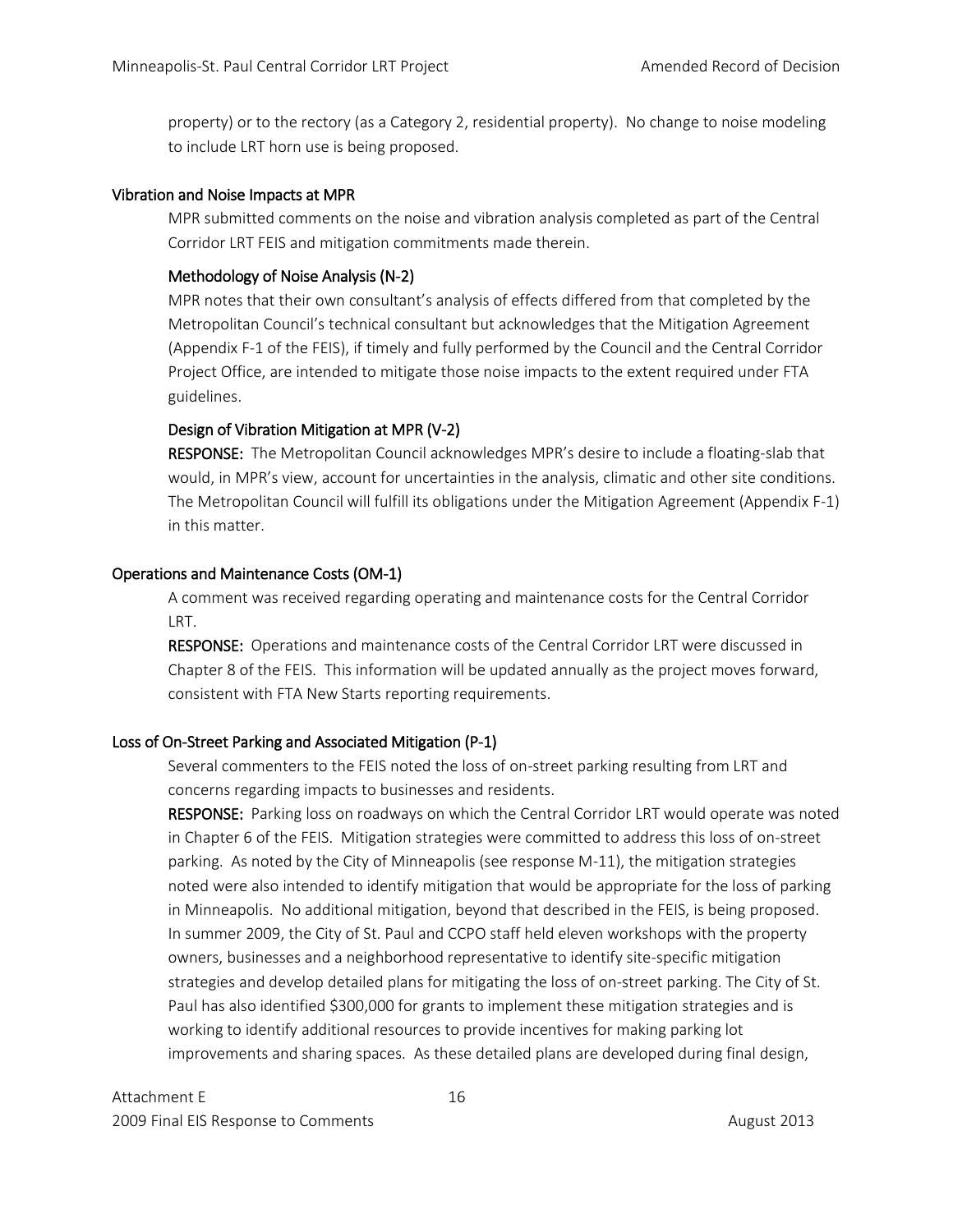they will be shared with the affected businesses, neighborhoods and residents and posted on the Central Corridor LRT Web site for public review.

# Constructing Sidewalks to the Maximum Feasible Width (Ped-1)

One comment was received regarding the desire to build sidewalks to the maximum feasible width in order to safely accommodate pedestrians

RESPONSE: Metropolitan Council staff worked very closely with the cities of Minneapolis and St. Paul, as well as other neighborhood groups and interested stakeholders to ensure that the width of sidewalks in areas adjacent to the Central Corridor LRT were maintained at their current width, or in some instance made wider. There were locations where this goal was not achievable due to right-of-way constraints. In these instances, Metropolitan Council staff worked with affected parties to ensure that the sidewalk width was maintained to its maximum feasible width.

# Meaningful Participation in Central Corridor LRT Project Planning (PI-1)

The Metropolitan Council has been intentional about engaging all project stakeholders. One of the initial steps in the creation of the Communication and Public Involvement Strategic Plan was a stakeholder analysis including low income, transit dependent and minority populations. The information gathered in the stakeholder analysis influenced the development and implementation of the outreach program by identifying strategies to engage low income and minority populations including:

- Providing materials in alternate languages
- Creating the Business Advisory Council, the Community Advisory Committee and Station Art Committees that have representatives from these populations including two members of the PBHRC, Veronica Burt and Metric Giles
- Hiring outreach staff that are familiar with the corridor and fluent in languages commonly spoken, including Vietnamese, Hmong and Spanish
- Holding informational meetings, listening sessions and public hearings in the corridor at locations easily accessible by public transit
- Staffing an informational table at community events such as the Hmong Resource Fair, Vietnamese Fest and Rondo Days
- Making contacts at and engaging ethnic and neighborhood media such as Asian American Press, Spokesman-Recorder, Midway Monitor, Somali TV and Hmong radio program on KFAI (an independent community station)

The Metropolitan Council's approach to public involvement includes communicating with the public to identify issues and concerns early in the Preliminary Engineering phase of the project so that those impacts can be avoided or minimized through the engineering process. Comments on the AA/DEIS and meetings with community groups and the Community Advisory Committee identified community concerns early in the process including:

• Concern about community cohesion, specifically, the perception of LRT being another barrier dividing the community similar to what resulted from construction of I-94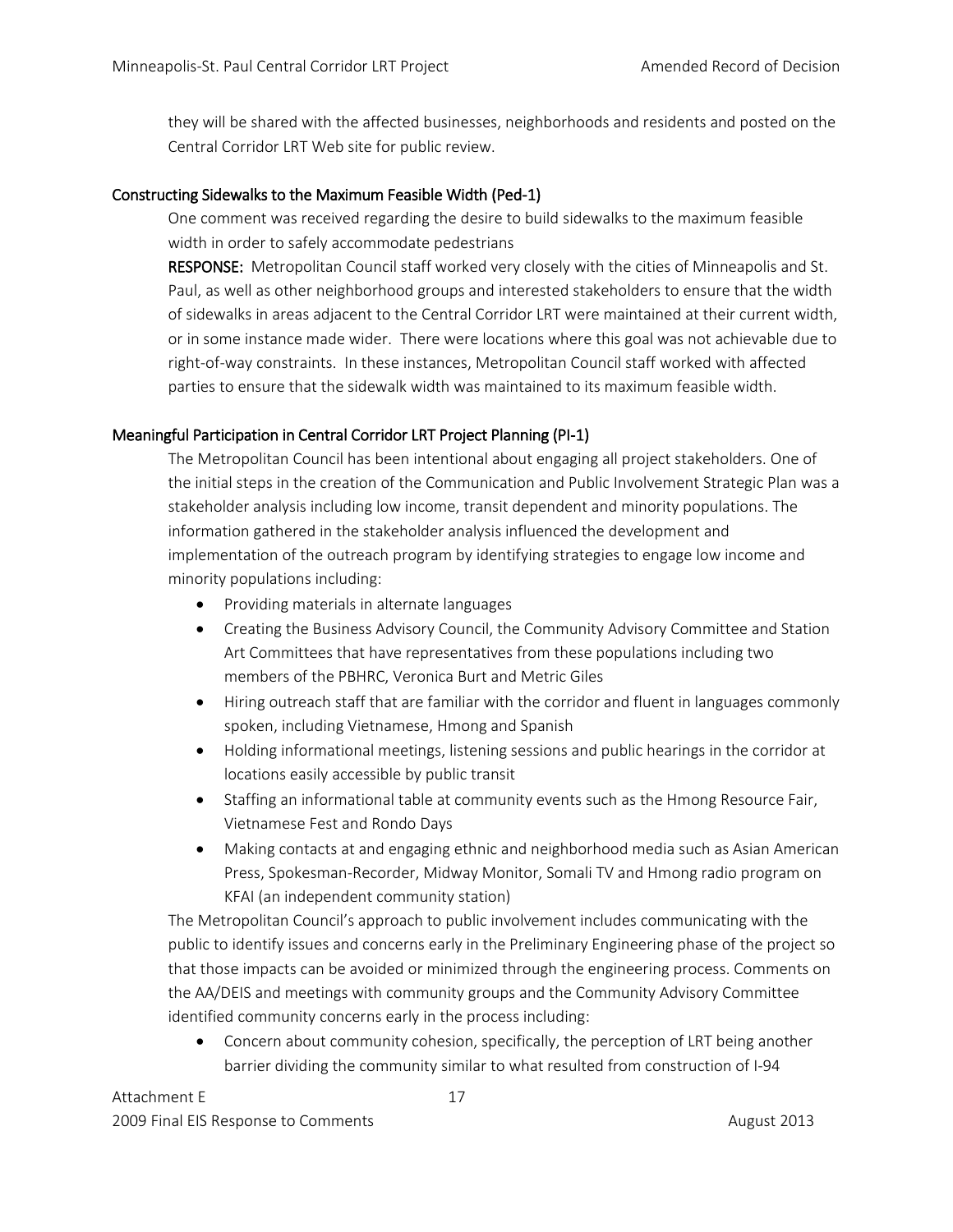- Ability for pedestrians, especially children, to safely cross University Avenue (safety concerns)
- Request for additional stations at Hamline, Victoria and Western
- Interest in having University Avenue reconstructed building face to building face
- Noise and vibration impacts
- Changes in bus service frequency, importance of providing connections between bus and LRT service

Many of these issues were identified during the July, August and September 2007 CAC meetings that focused on the NEPA process and Environmental Justice issues. The outcome of these meetings was an outline of the issues and summary of how the issues would be addressed in the FEIS or other planning documents. The result of these three focused meetings with the CAC was a change to the Communications and Public Involvement Strategic Plan to address community concerns. Changes to the project due to public comments have been presented to the community through various means including public open houses, advisory committee meetings, *Making Tracks* and reports posted on the www.centralcorridor.org webpage:

- Infrastructure for the future stations at Hamline, Victoria and Western (Jan.-Feb. 2008 scoping open houses)
- Non-signalized pedestrian crossings, including safety features (Nov. 2007 BAC and CAC)
- Replacement of the sidewalks from façade to façade (Dec. 2007 BAC, CAC)
- Changes to the public involvement activities including addition of listening sessions (Feb. 2008, ongoing)
- Relocation of crossovers to avoid noise impacts to low income residential areas (documented in Section 4.7 of the FEIS)

# Compatibility of LRT Operations and Maintenance Facility with Neighborhood Plans (PL-1)

The District Councils Collaborative noted that the Metropolitan Council committed to mitigation addressing potential conflicts with neighborhood plans resulting from using the Diamond Products facility as an LRT operations and maintenance facility.

RESPONSE: All mitigation commitments in the FEIS will be adhered to, as required by NEPA and MEPA. The Metropolitan Council has formed the Operation and Maintenance Facility Task Force (OMFTF), which includes representation by the surrounding businesses and residences as well as the Capitol River Council. This group has met several times to develop final design recommendations. The FTA will monitor implementation of mitigation commitments as final design proceeds and through construction of the Central Corridor LRT to ensure that all mitigation commitments are met.

# Long-term Population Patterns (PL-2)

One commenter noted the long-term population patterns as an issue.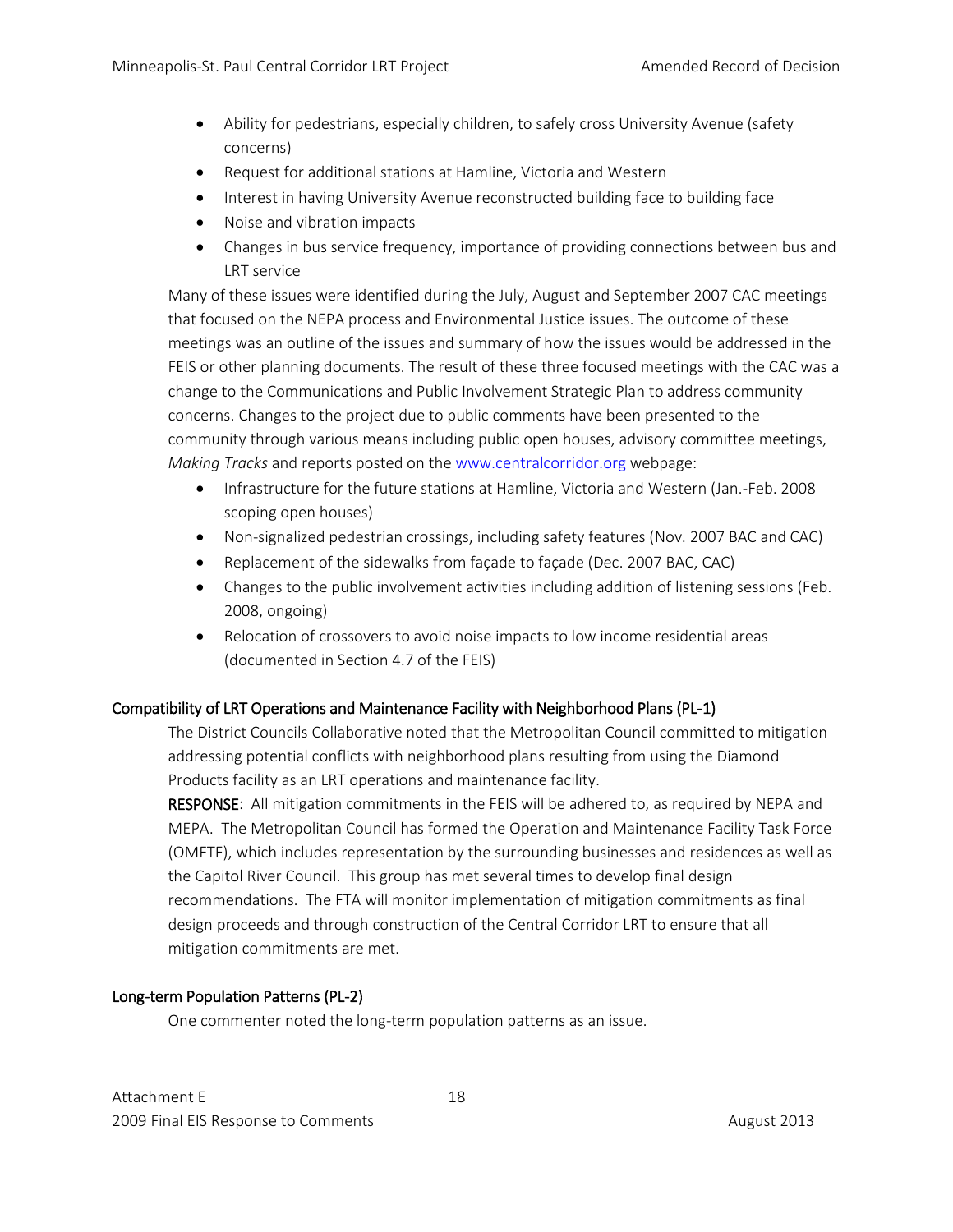RESPONSE: All ridership and other forecasting done as part of justifying the project's purpose and need and cost-effectiveness was based on long-range population forecasts prepared by the Metropolitan Council.

# Purpose and Need for Proposed Action (PL-3)

The purpose and need for the Central Corridor LRT project was documented in the 2006 AA/DEIS, the 2008 SDEIS, and in the FEIS. The purpose of the Central Corridor LRT is to meet the future transit needs of the Central corridor LRT study area and the Twin Cities metropolitan region, and to support the economic development goals for the Central Corridor LRT study area. The Metropolitan Council's regional 2030 Transportation Policy Plan identified this corridor as a top priority for early implementation. Due to increasing traffic congestion and major redevelopment in the physically constrained corridor, a need currently exists for an alternative to auto travel. The introduction of fixed-guideway transit to the Central Corridor is proposed as a cost-effective measure aimed at improving mobility by offering an alternative to auto travel for commuting and discretionary trips. The Central Corridor LRT would help to minimize congestion increases, offer travel time savings, provide better transit service and capacity to the diverse population of existing and future riders in the corridor, and optimize significant public investments in the regional transit system.

# Neighborhood Livability (PL-4)

One commenter expressed concern with neighborhood livability in and around the U of M campus.

RESPONSE: Although "livability" is not a stand-alone element analyzed in the FEIS, many effects such as traffic, noise, vibration, air quality, impacts to parklands and historic properties are part of the analysis. The effects of constructing the Preferred Alternative on these and other issues that could be construed as contributing to "livability" were documented in the FEIS.

# Personal Rapid Transit (PRT-1)

The use of personal rapid transit (PRT) was suggested by one commenter as a preferred mode for the Central Corridor LRT process.

RESPONSE: PRT was considered as a travel mode for the Central Corridor in the 2001 scoping phase of the project. It was not considered feasible for implementation in the Central Corridor and was eliminated from further consideration.

# Process of Right-of-Way Acquisition and Relocation (RW-1)

One comment was received from a business owner of a recording studio at 1951 University whose studio was identified as being affected by groundborne noise and vibration. RESPONSE: Section 4.7 of the FEIS did note the potential for adverse effect to the recording studio at 1951 University Avenue (p. 4.7-19). Table 4.7-10, Summary of Detailed Vibration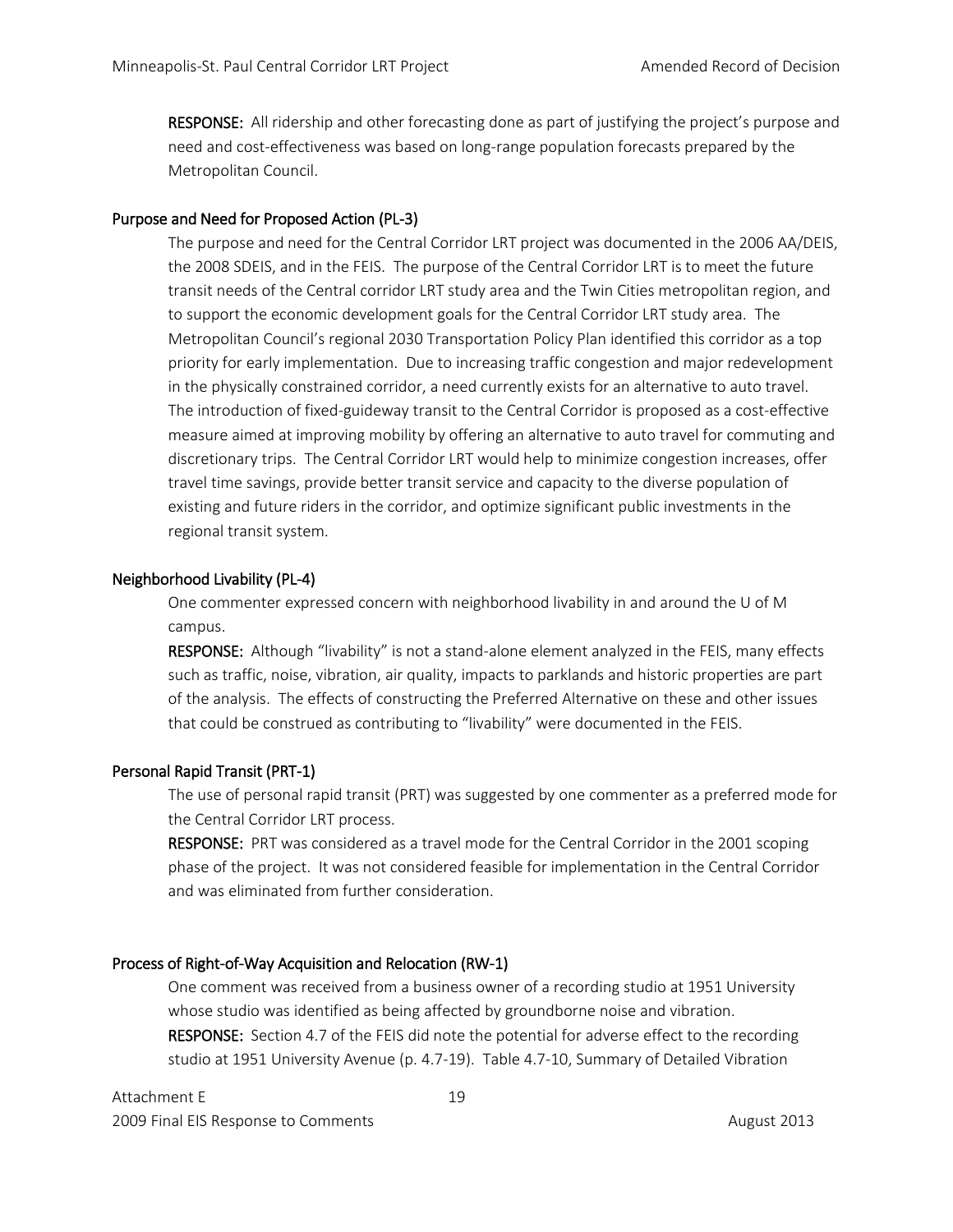Assessment Mitigation for Category 1 Land Uses, notes that mitigation may include relocating the studio. Upon issuance of the Record of Decision, right-of-way acquisition and relocation assistance can proceed. All such activities will take place consistent with statutory requirements of NEPA and the Uniform Relocation Assistance and Real Property Acquisition Policies Act.

## Safety and Security (SS-1)

Several comments focused on the need to ensure that measures were taken to protect LRT riders and others and ensure overall system safety and security.

RESPONSE: Safety and security measures were discussed in Section 3.7 of the FEIS. As discussed in Section 3.7.5, Mitigation, the Metropolitan Council will implement a Safety and Security Management Plan for the Central Corridor LRT. This plan covers requirements for safety and security design criteria, hazard analyses, threat and vulnerability analyses, construction safety and security, operational staff training, and emergency response measures. Security and safety for the Central Corridor LRT project will also be facilitated by a Metro Transit Fire Life Safety Committee. No further mitigation is being proposed.

# Traffic Impacts (TR-1)

Several comments were submitted regarding future traffic operations and the belief that operations on roadways would deteriorate with LRT in place.

RESPONSE: The results of future traffic operations were discussed in Chapter 6 of the FEIS. Mitigation activities, including signal timing improvements and other system and intersection improvements are committed to address impacts.

# Maintaining Route 16 Service Frequency (TS-1)

Several comments were submitted regarding changes in frequency to the Route 16 local bus operating on University Avenue and the desirability of maintaining the existing peak- and offpeak-service frequency.

RESPONSE: At the request of the Central Corridor Management Committee, the Central Corridor Project Office completed an analysis of the impacts of maintaining the existing Route 16 bus service at current levels along University Avenue. Results of this analysis were shared at the August 27, 2008 meeting of the CCMC. Compared to the service frequency reported and analyzed as part of the Preferred Alternative (20-minute peak / 30-minute off-peak) a Route 16 bus operated at current levels of frequency would increase project operations and maintenance costs by approximately \$947,000 a year. The resultant impact to the project's overall cost effectiveness was to increase it above the threshold required to qualify for federal funding.

# Effects on Research Activities at the University of Minnesota's East Bank Campus

A large number (over 170) of comments were received expressing concern regarding the Central Corridor LRT project's effect on research activities at the U of M. Many comments were received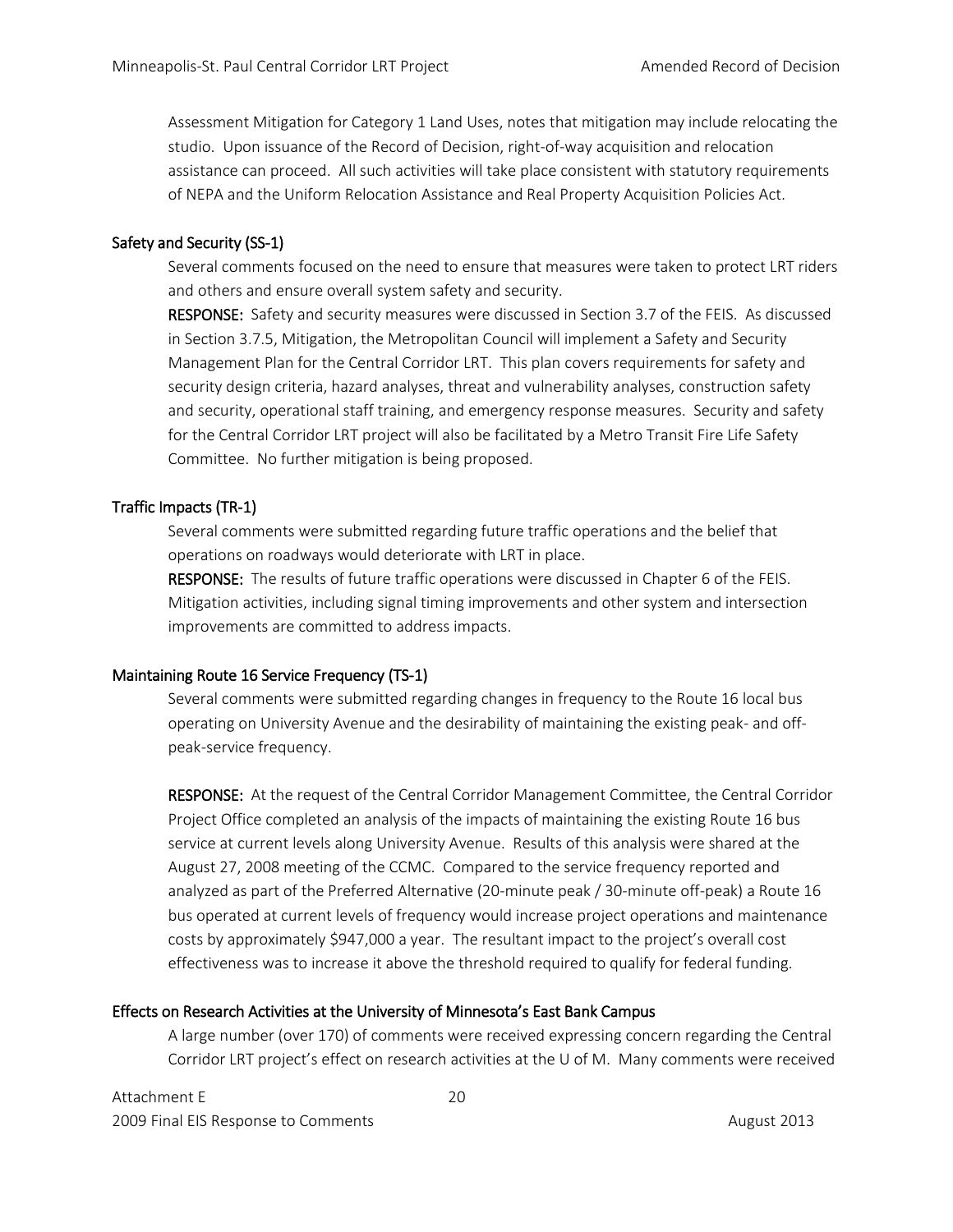in response to a solicitation made by the U of M on their Web site, noting the publication of the FEIS, the U of M's concerns regarding noise and vibration impacts, and directing interested parties on how FEIS comments could be submitted. The issues raised in each of the comments relating to the effects on research activities at the U of M are addressed in the responses below to the 31-page letter of comment submitted by U of M General Counsel, Mark Rotenberg. As a preliminary matter, the Metropolitan Council has acknowledged the importance of maintaining the U of M's ability to conduct research, retain faculty, train graduate students, and provide facilities for students and researchers around the country to conduct research. Staff and technical consultants from the Central Corridor Project Office (CCPO) have been meeting frequently with U of M staff and its consultants for several months to work collaboratively to gather and share data, discuss the results of various analyses, and to reach a consensus regarding the final design of mitigation measures. This effort will continue through advanced preliminary engineering, final design, construction, and even into revenue-service operations. The following responses address the substantive issues raised in the U of M's comment letter; not the legal conclusions. As set forth in the Record of Decision, the Federal Transit Administration has determined that the Final Environmental Impact Statement fulfills all legal requirements.

# Process of Identifying Laboratories/Equipment and Conducting Tests on Campus (UM-1)

The U of M notes the provision of data, specifically a list of sensitive research equipment, to the CCPO and alleges that staff "completely ignored this list," such that "the existing background conditions for vibration at the majority of University Laboratories and the predicted vibration levels from Central Corridor LRT operations at these laboratories are unknown.

RESPONSE: Contrary to the U of M's assertion, CCPO and U of M staff worked cooperatively to identify from the long list of equipment submitted a manageable sub-set of research equipment, representing that most sensitive to vibration and/or electromagnetic interference (EMI) as well as that most likely to be affected by LRT operations (i.e., in close proximity to the alignment). The U of M was made aware of the plan for testing and meetings were held with faculty, staff, and researchers after the initial round of testing in May 2008 to discuss preliminary results. The CCPO determined that supplemental vibration testing was required. As part of planning for this supplemental testing, the U of M's vibration consultant requested that additional ambient tests be completed at 15 different laboratories. The CCPO conducted ambient conditions measurements at all these laboratories, in addition to laboratories identified by U of M liaison staff in medical / health-related locations on campus. Extensive coordination has occurred to conduct similar tests of ambient conditions and assessment of impacts for equipment sensitive to EMI.

It should be noted that all data gathered, which provides the basis for the vibration impact analysis and the assessment of ambient conditions, has been shared with the U of M and with their vibration consultant, that staff from the U of M have been part of all plans for conducting vibration testing, and that their support has been invaluable in facilitating access to research labs for testing.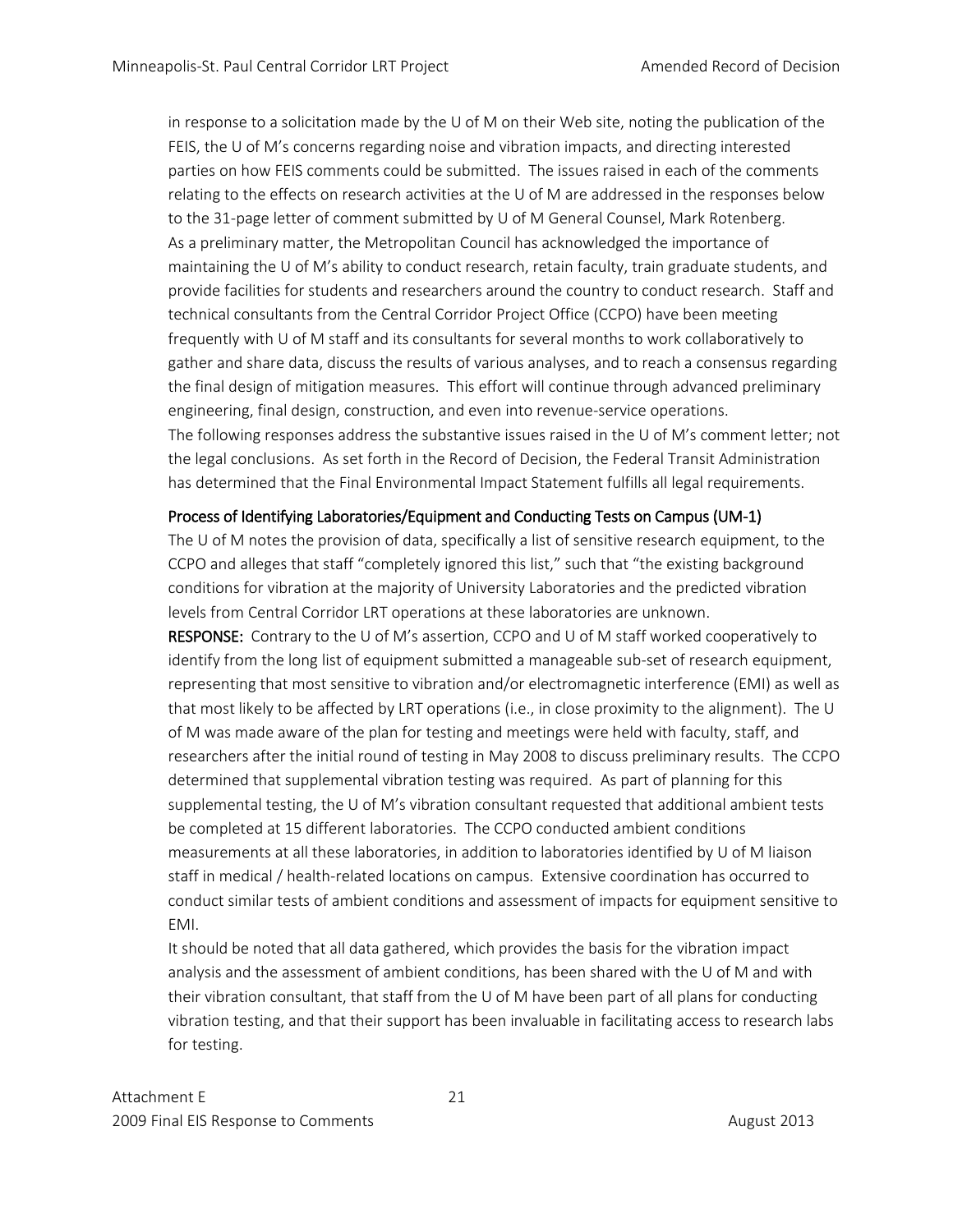## Definition of Impact Criteria – Ambient Vibration Conditions (UM-2)

The U of M comment letter noted that the FEIS states that vibration from the operation of the Central Corridor LRT should be mitigated to "existing background" or ambient conditions. It further notes that the Metropolitan Council's definition of ambient vibration on campus differs from the definition of ambient conditions that the U of M is proposing and from the definition of ambient conditions used in an early version (July 2008) of ATS Consulting's Vibration Report. RESPONSE: The early draft version of the vibration report did report Leq conditions for the labs where vibration propagation tests were performed. However, the early draft did not state that the ambient vibration was considered a threshold for impact. The average ambient (Leq) was shown in the graphs to provide the reader a perspective on how the predicted train vibration compared to existing vibration in the labs. A change made in the December 2008 final draft version was to define ambient conditions as a threshold for impact.

There is no FTA or other requirement to mitigate to ambient conditions; however, the Metropolitan Council recognized the U of M's interests in maintaining the existing vibration environment in the future as part of mitigating LRT effects on the Washington Avenue research corridor. Criteria for impact to ambient conditions were identified by the Metropolitan Council in the December 2008 final draft Vibration Report and in Section 4.7 of the FEIS. No impact to ambient conditions was considered to occur if: (1) the predicted train vibration was lower than the measured L1 in all 1/3 octave bands up to 100 Hz, or (2) the predicted train vibration was at least 5 decibels below the FTA's VC-E curve at all frequencies. L1 represents the vibration level that is exceeded at least 36 seconds out of an hour, or one percent of any given time period. This measure was selected to represent ambient conditions at the U of M because, if the train vibration in any 1/3 octave band approaches the ambient L1, the total time that the train vibration would be at that level in an hour would be approximately two seconds for each train. Based on peak-hour LRT operations at the U of M campus, this would mean that the train vibration might approach L1 at specific frequencies for a maximum of 20 to 25 seconds in an hour (less than the 36 second L1 timeframe). Thus, over a one-hour period, the ambient vibration would exceed the vibration generated by the train. For equipment that is sensitive to vibration, one or two disruptive vibration events are usually sufficient that the measurement or experiment would be unsuccessful. Because there would be times that the ambient (L1) vibration would exceed the train vibration, there would be a substantially higher probability for ambient vibration to cause a measurement or experiment to fail than the train vibration.

The Metropolitan Council disagrees with the U of M's assertion that nighttime Leq should be used to establish the ambient vibration conditions. Such a criterion would artificially decrease the magnitude of the ambient vibrations by focusing exclusively on the overnight hours when the vibrations are lesser in magnitude and disregarding the higher than average, yet nonetheless frequent, vibrations that occur on a daily basis. Although Metropolitan Council maintains that the L1 criterion accurately reflects ambient conditions for purposes of analyzing the potential impacts of the CCLRT project, Metropolitan Council has committed to implementing mitigation measures capable of maintaining ambient conditions determined using the L10 criteria.

Attachment E 22 2009 Final EIS Response to Comments **August 2013** August 2013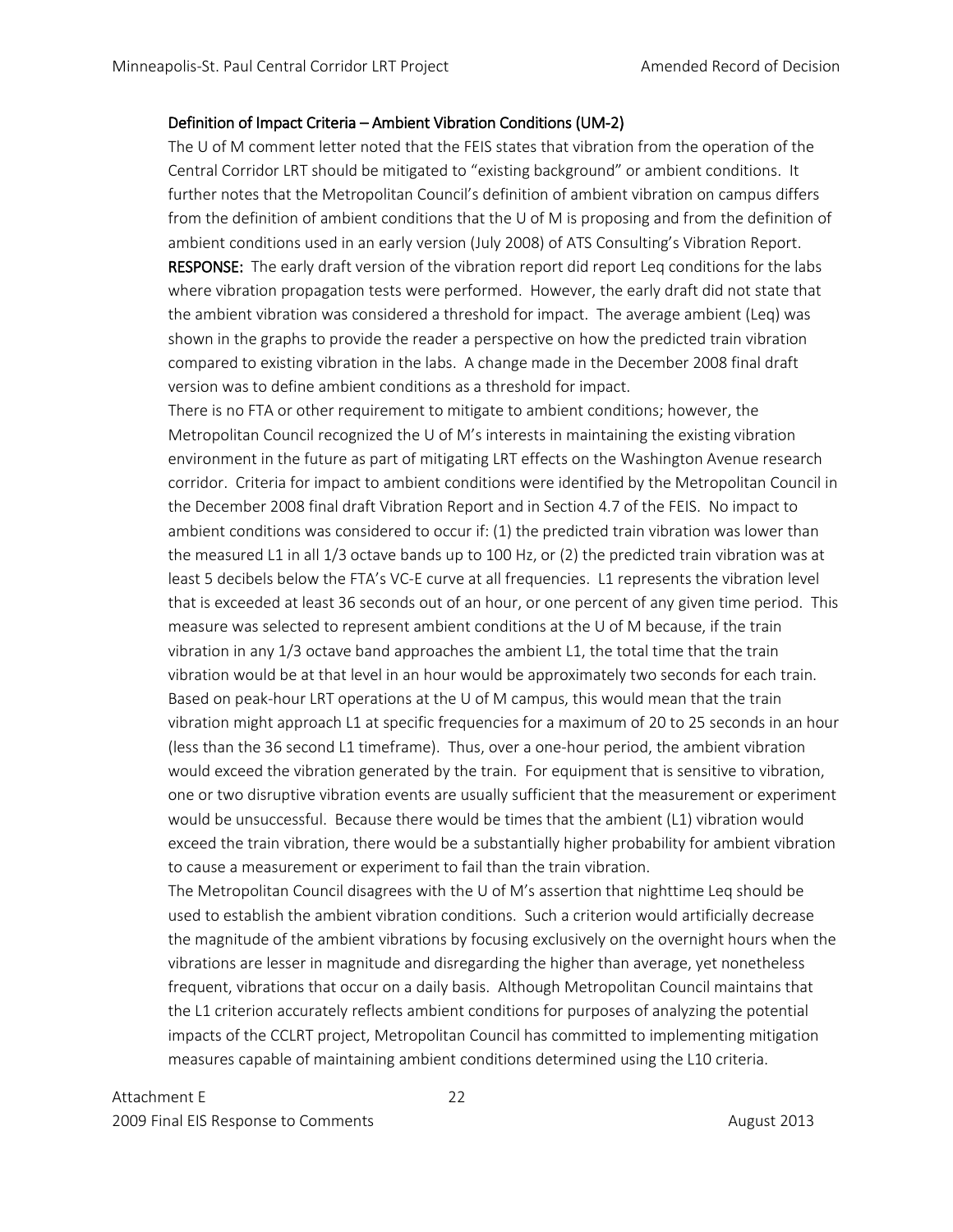# Vibration Mitigation to Frequencies above 100 Hz / Use of VC Curves (UM-3)

The U of M states that the FEIS erroneously assumes that Central Corridor LRT vibration at frequencies higher than 80 Hz will not adversely affect the University's research and relies on the VC curves to limit mitigation.

RESPONSE: The Metropolitan Council is proposing to mitigate the effects of Central Corridor LRTgenerated vibration at the U of M's campus at frequencies up to 100 Hz. A citation contained on p. 12 of the U of M's letter, stating that the FEIS proposed to mitigate only to 80 Hz at the U of M was a misinterpretation of the FEIS text, which was intended to be a factual restating of the VC curves, which are used by the FTA to identify vibration impacts from proposed LRT projects. In the December 2008 Final Draft Vibration Report, and in all supplemental analysis completed since that time, the CCPO's vibration consultant has reported impacts in frequencies up to 160 Hz. However, the limit for impacts at the U of M has consistently been defined by the Metropolitan Council at 100 Hz. Vibrations at higher frequencies tend to attenuate quickly from the source (dissipating within 5-15 feet of the LRT tracks) and would not be anticipated to reach or to affect the U of M's sensitive research equipment. Finally, it should be noted that the Master Implementation Agreement between Sound Transit and the University of Washington, which is referenced by the U of M and attached to their letter of comment, mitigates only to frequencies of 100 Hz.

# Adequacy of Committed Mitigation at the U of M (UM-4)

The U of M comment letter took exception to the vibration mitigation design solution proposed at the U of M's East Bank campus, specifically the use of high-resilience track fasteners. They requested that a floating slab track be installed through the entire 1,800' Mitigation Zone instead. RESPONSE: The final design of the vibration mitigation measures will be refined through final design and engineering. Such refinements may include the construction of some shorter independent floating slabs in key locations in conjunction with resilient fasteners. The Council and the U of M agree that the first and best option for mitigation is at the source, or at the LRT alignment. Many factors, including cost-effectiveness, will influence the selection of the appropriate and final mitigation design at the U of M to address vibration impacts. At locations where full mitigation cannot be met with improvements at the source, the Metropolitan Council will coordinate with the U of M to determine the appropriate receiver-based mitigation measures. Receiver-based mitigation could include active or pneumatic (passive) vibration isolation systems for individual equipment. Although unlikely, it may include relocation of sensitive research equipment.

# System Maintenance and Monitoring – Vibration (UM-5)

The U of M requests commitments for monitoring of vehicle condition and cites a system planned for construction in Seattle in proximity to the University of Washington, including real-time monitoring, to identify trains with wheel flats or other conditions that may cause higher-thanaverage levels of vibration.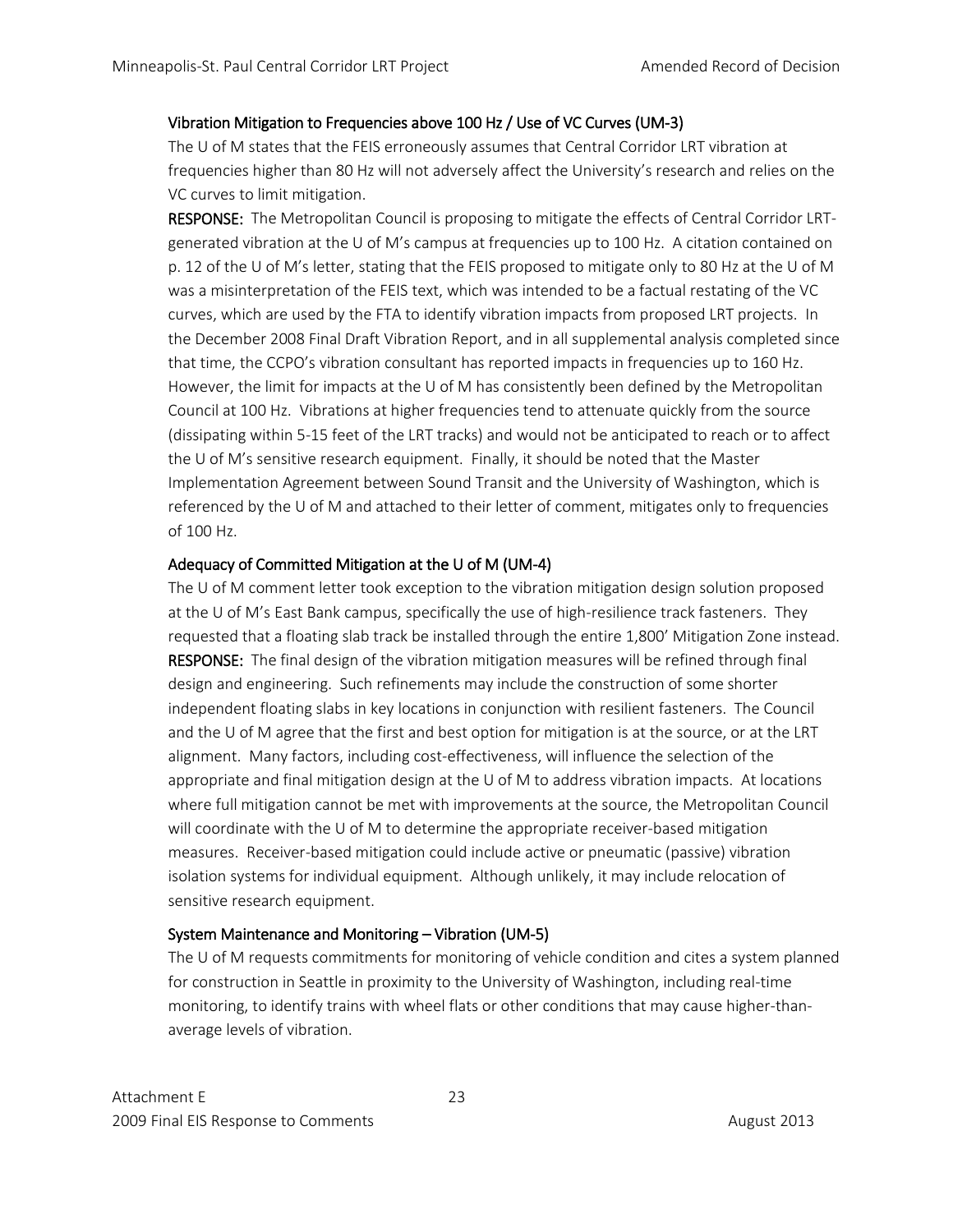RESPONSE: The Metropolitan Council has committed to vibration testing and/or monitoring at select and appropriate locations at the U of M's East Bank campus to ensure that vibration measures are working as specified. The details of this program are being developed in consultation with the U of M. The Metropolitan Council is considering the installation of realtime wheel monitoring systems that would measure conditions of light rail vehicles in operation. This system would be used to identify vehicles that would cause higher-than-anticipated levels of vibration so that maintenance could be performed as soon thereafter as practical. Such a measure will benefit all properties adjacent to the Central Corridor LRT, in addition to U of M research uses adjacent to the Washington Avenue research corridor.

# Completion of an Uncertainty Analysis for Vibration Assessment (UM-6)

The U of M requested analysis of the "level of uncertainty associated with the CCLRT Project's vibration mitigation strategy" as part of the FEIS.

RESPONSE: The CCPO's technical consultant has completed numerous analyses at the request of U of M staff and their technical consultant. One such analysis investigated the effects of vibration predictions with low data coherence, or for locations where the predictions are close to the ambient. Test results showed that low coherence means that the measured LSTM, or line source transfer mobility, a means of measuring the transmissibility of LRT vibration, is an upper bound, or worst-case scenario. The true LSTM is often 10+ decibels lower. Further testing with heavier weights subsequently verified these predictions. In addition, since the Metropolitan Council is willing to implement mitigation measures to maintain ambient conditions based upon L10 data, rather than the L1 values used to assess potential impacts, this will provide an additional "margin of error" from the originally proposed L1 values. The Council does not believe that conducting additional tests of uncertainty, beyond that already completed, is required or of benefit and no such analysis is currently planned.

# Construction Impacts (UM-7)

The U of M expressed concerns regarding the impacts of Central Corridor LRT construction on their research equipment and the adequacy and detail provided for mitigation of construction impacts in the FEIS.

RESPONSE: In an effort to inform the U of M regarding anticipated construction activities on Washington Avenue for the Central Corridor LRT, the CCPO developed a potential schedule providing detailed, block by block information identifying construction activity sequencing and activity durations. This schedule was provided to the U of M in July 2009. The schedule identifies construction activities with anticipated higher levels of noise and vibration. The combined durations of which for a single block are approximately six-to-eight weeks in duration. Upon receipt of a federal funding and award of construction contracts, the Metropolitan Council will work with the U of M and project Construction Contractors to reduce the duration and extent of construction-induced vibrations, particularly immediately adjacent to sensitive research laboratories in Kolthoff, Hasselmo, Amundson, and Weaver Densford halls by staging construction activities to shorten durations and avoid critical times and/or employ alternative

Attachment E 24 2009 Final EIS Response to Comments **August 2013** August 2013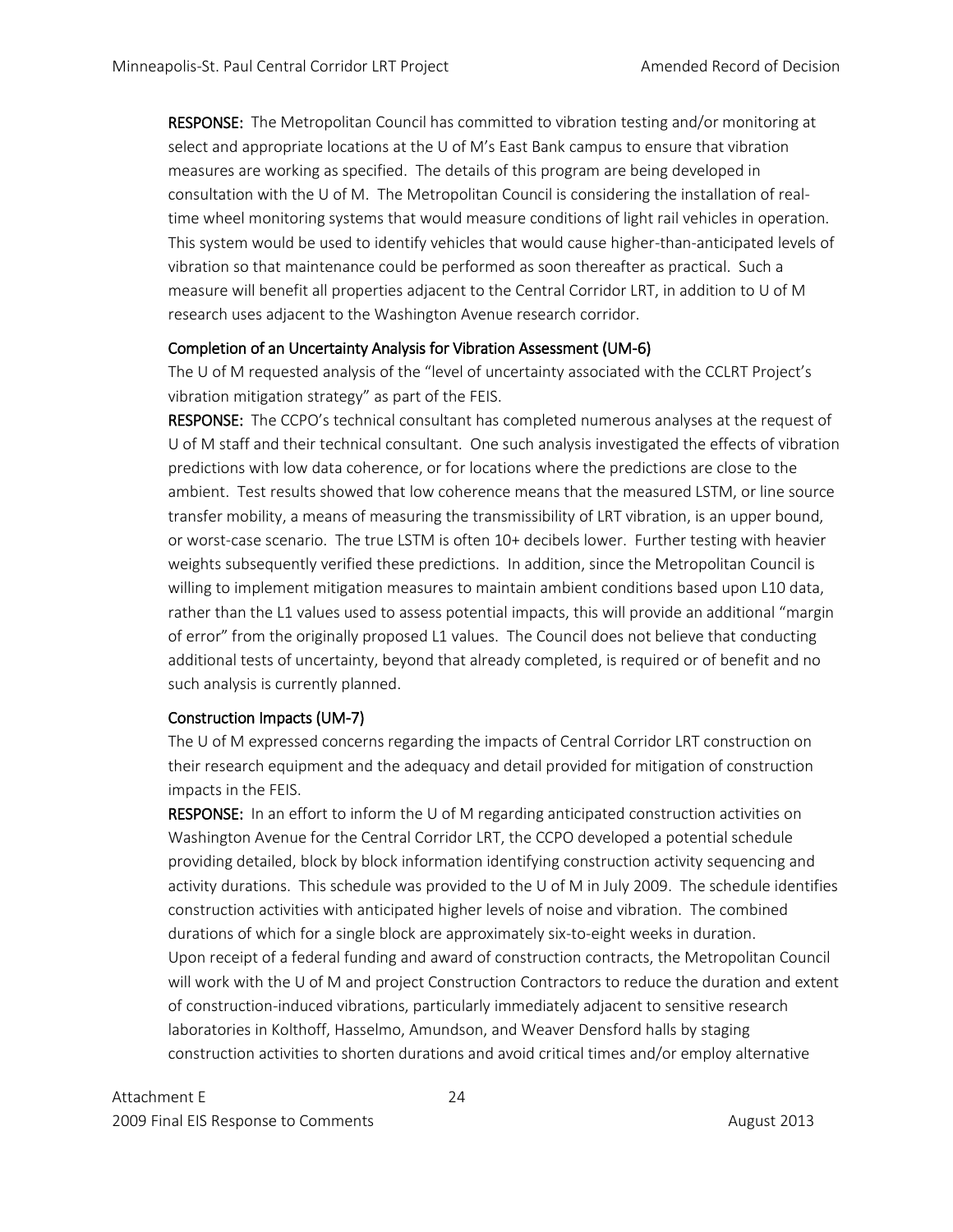construction methods such as compacting backfill using static rolling or hand-held compaction equipment and using additional saw cutting in lieu of hoe rams.

In recent conversations with U of M staff discussing project impacts and means to avoid and/or minimize impacts, there was discussion of lessons learned from the recent construction of the TCF Bank Stadium on the East Bank campus. According to discussions with U of M staff, this project, involving pile driving (which is not required for Central Corridor LRT construction) and other activities with high noise and vibration thresholds has been managed in a way to minimize disruptions to sensitive research activities nearby. Additionally, the U of M recently completed demolition of an older campus classroom building and is in the midst of constructing a new Science Teaching and Student Services Center along Washington Avenue near the Mississippi River. The CCPO will work closely with U of M staff to implement the construction protection measures found to be successful in prior construction at the U of M and which are appropriate for use mitigating potential impacts associated with the Central Corridor LRT project construction.

# Electromagnetic Interference – Mitigation to Ambient Conditions (UM-8)

The U of M has requested that ambient conditions of electromagnetic emissions be used as a criterion to establish impacts caused by Central Corridor LRT operations requiring mitigation. RESPONSE: The potential impacts of EMI, and potential mitigation measures were identified and evaluated in the FEIS. As the U of M's experts have acknowledged, ambient conditions for EMI are extremely difficult to establish given that widely varying electromagnetic fields exist throughout the campus, due to numerous sources of EMI. In addition, some of the sensitive equipment generates significant electromagnetic fields such as the Hasselmo nuclear magnetic resonator (NMR) equipment, which produces fields of 5,000 milligauss, some amount of which extends beyond the building walls. The Metropolitan Council and its technical consultants have been working closely with U of M staff and their technical consultants for over a year to understand the potential for Central Corridor LRT to disrupt research equipment due to electromagnetic interference. In recent months, this work has focused on development of a state-of-the-art computer model, which has been used to simulate the EMI fields that will be created by the Central Corridor LRT and assist in further refinement of mitigation measures. This model is based on well-accepted scientific principles and formulas and has been validated using data collected from the existing Hiawatha LRT system. In recent conversations with the U of M and their technical consultant, it was agreed that good progress has been made in gathering data and developing a model accurate enough to predict future impacts. However, the U of M's consultants have not completed their validation of the model. The recommended mitigation measure in the FEIS, namely a "double-split" power supply system is based on results from the model, validated with actual field measurements from the Hiawatha LRT system. Refinements to the proposed mitigation strategies will continue through the advancement of preliminary engineering and final design and engineering.

## EMI Mitigation – Length and Location (UM-9)

Attachment E 25 2009 Final EIS Response to Comments **August 2013** August 2013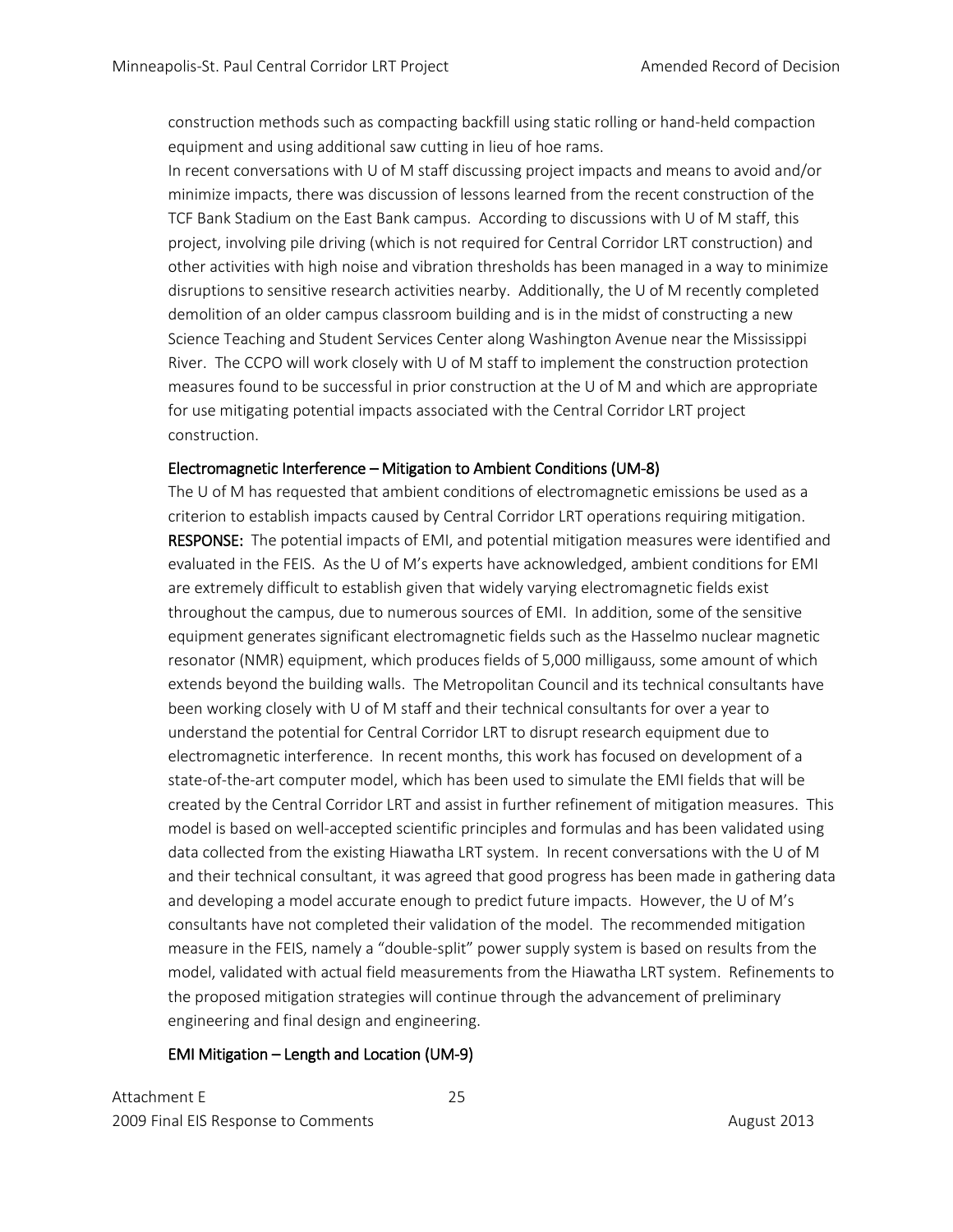The U of M requested that the FEIS provide detail as to the length and location of the proposed EMI mitigation strategy.

RESPONSE: In Section 4.9.6.1 (p. 4.9-10) of the FEIS, the EMI mitigation system proposed is described as being "installed on Washington Avenue from approximately 75 feet east of the East River Parkway to approximately 50 feet west of Ontario Street. The exact boundaries may change by some distance to the east or west as the U of M and the Metropolitan Council continue to negotiate the details of the final mitigation design.

# Effectiveness of EMI Mitigation at Transition Zones (beginning and end of mitigation zone) (UM-10)

The U of M's comment letter stated that there is no information in the FEIS establishing that EMI mitigation will be sufficient at the beginning and end of the proposed mitigation segment. RESPONSE: As described in response to comment UM-8 above, the Metropolitan Council has been working with the U of M and their technical consultants in recent months to develop and refine a forecast model for EMI emissions on the U of M campus that can be used to refine the mitigation measures and has been used to generate information about the effectiveness of transition zones at the beginning and end of the mitigation zone on Washington Avenue. This information has been shared with the U of M and their technical consultants and mitigation design appropriate to address issues at transition zones continues to be refined during preliminary and final design activities.

# Completion of an Uncertainty Analysis for EMI Assessment (UM-11)

The U of M requested completion of an uncertainly analysis associated with elements of the EMI analysis.

RESPONSE: Validation of the Central Corridor LRT EMI model against actual EMI values emitted from operations of the Hiawatha LRT system was performed with excellent results and has removed much of the uncertainty of the analysis. The U of M consultant expressed much satisfaction from the test results. It is not necessary to conduct additional tests of uncertainty.

# System Maintenance and Monitoring – EMI (UM-12)

The U of M's comment letter stated that acceptable EMI mitigation must include integration of real time monitoring of EMI conditions along Washington Avenue.

RESPONSE: The Metropolitan Council has committed in the FEIS to testing and/or monitoring at select and appropriate locations. The details of this testing and/or monitoring program are being developed in consultation with the U of M.

# Constructive Use, under Section 4(f), of the University Campus Mall Historic District (UM-13)

The U of M contended that the Central Corridor LRT project will result in the constructive use of the Campus Mall Historic District and that the FEIS must therefore include a Section 4(f) avoidance analysis.

RESPONSE: A "constructive use" of a Section 4(f) property occurs where "a transportation project does not incorporate land from a Section 4(f) resource, but the project's proximity impacts are so severe that the protected activities, features, or attributes that qualify a resource for protection under Section 4(f) are substantially impaired. Substantial impairment occurs only when the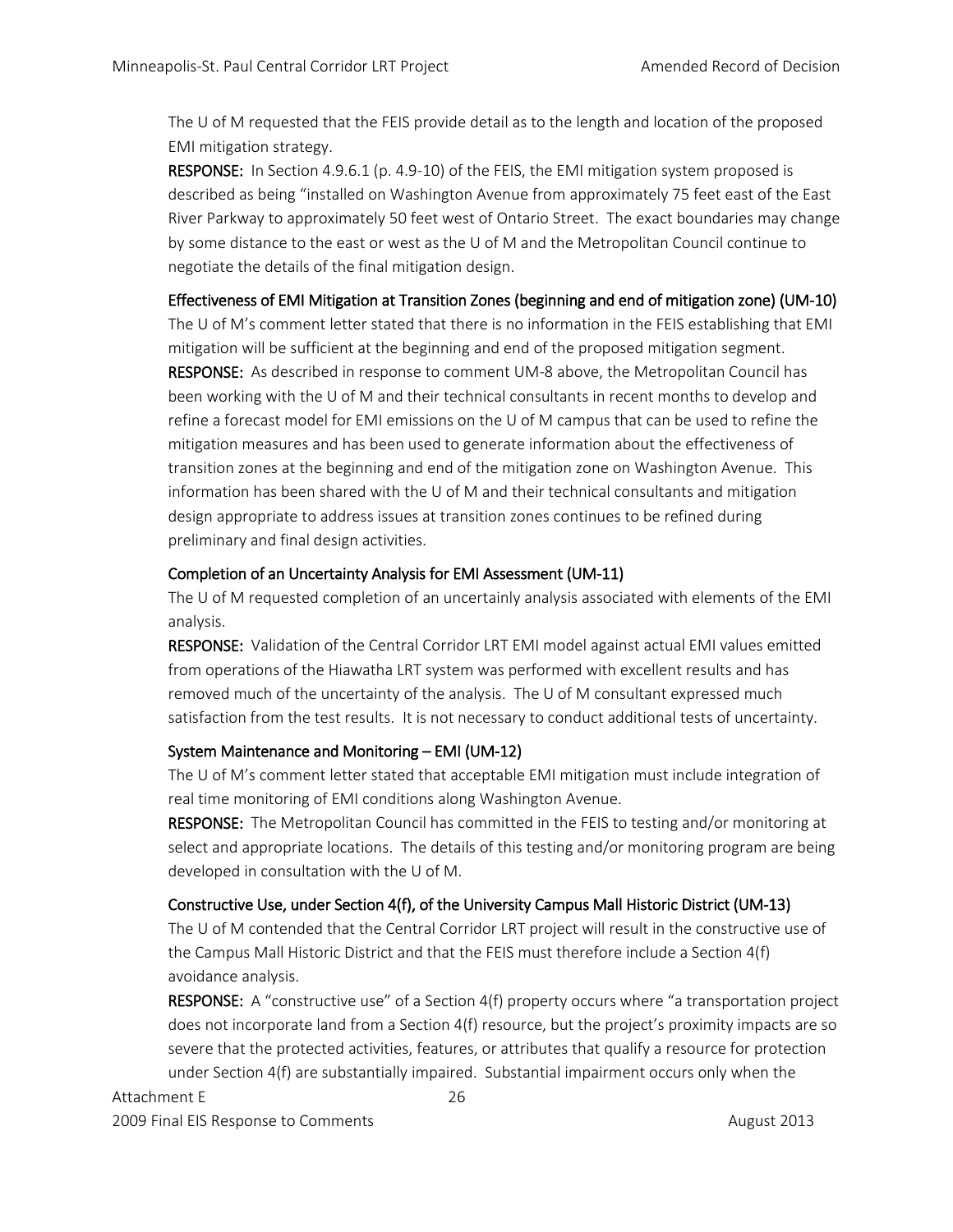protected activities, features, or attributes of the resource are substantially diminished." 23 C.F.R. 774.15(a). The impacts of the Central Corridor LRT project, as disclosed in the FEIS, do not rise to the level to which a constructive use finding would be made. Specifically, constructing a modern light rail line within roadway right-of-way (along which a streetcar had operated historically) does not rise to the level of substantial impairment of the Campus Mall Historic District that would result in a constructive use of this resource.

# Use and Adequacy of a Programmatic Agreement in the Section 106 Process (UM-14)

The U of M questioned the use of a Programmatic Agreement to analyze and address Central Corridor LRT effects to historic resources. The U of M also stated that their concerns regarding the Section 4(f) and Section 106 processes were not responded to by the Metropolitan Council. RESPONSE: A Programmatic Agreement may be used to analyze and address effects to historic resources:

- (i) When effects on historic properties are similar and repetitive or are multi-State or regional in scope;
- (ii) When effects on historic properties cannot be fully determined prior to approval of an undertaking;
- (iii) When nonfederal parties are delegated major decisionmaking responsibilities;
- (iv) Where routine management activities are undertaken at Federal installations, facilities, or other land-management units; or
- (v) Where other circumstances warrant a departure from the normal section 106 process.

36 CFR § 800.14(b)(1).

The FTA has determined that use of a Programmatic Agreement is appropriate for the Central Corridor LRT project, as stated in the Programmatic Agreement, because the "full range of effects on historic properties will not be known prior to the approval of grant funds." The Programmatic Agreement was made in consultation with the Minnesota State Historic Preservation Officer, the federal Advisory Council on Historic Preservation and other consulting parties to the process. Public involvement in the Section 106 process was coordinated with the scoping, public review and comment, and public hearings conducted by FTA and the Metropolitan Council to comply with NEPA and its implementing regulations.

The University of Minnesota was invited to join as a consulting party to the Programmatic Agreement, developed as part of the Section 106 process, in fall 2008 and declined to do so. Nevertheless, draft copies of the Programmatic Agreement were shared with the U of M. The U of M was invited to meetings to receive input into the draft Programmatic Agreement, and comments on the draft agreement were received from the U of M and incorporated into the Programmatic Agreement, as appropriate. As the Section 106 consultation proceeds, consistent with stipulations in the Programmatic Agreement, the U of M will continue to be invited to be involved in the process, to consult regarding proposed project effects, to avoid effects if possible, minimize where practicable and, if avoidance and minimization is not practicable, to develop mitigation plans as appropriate.